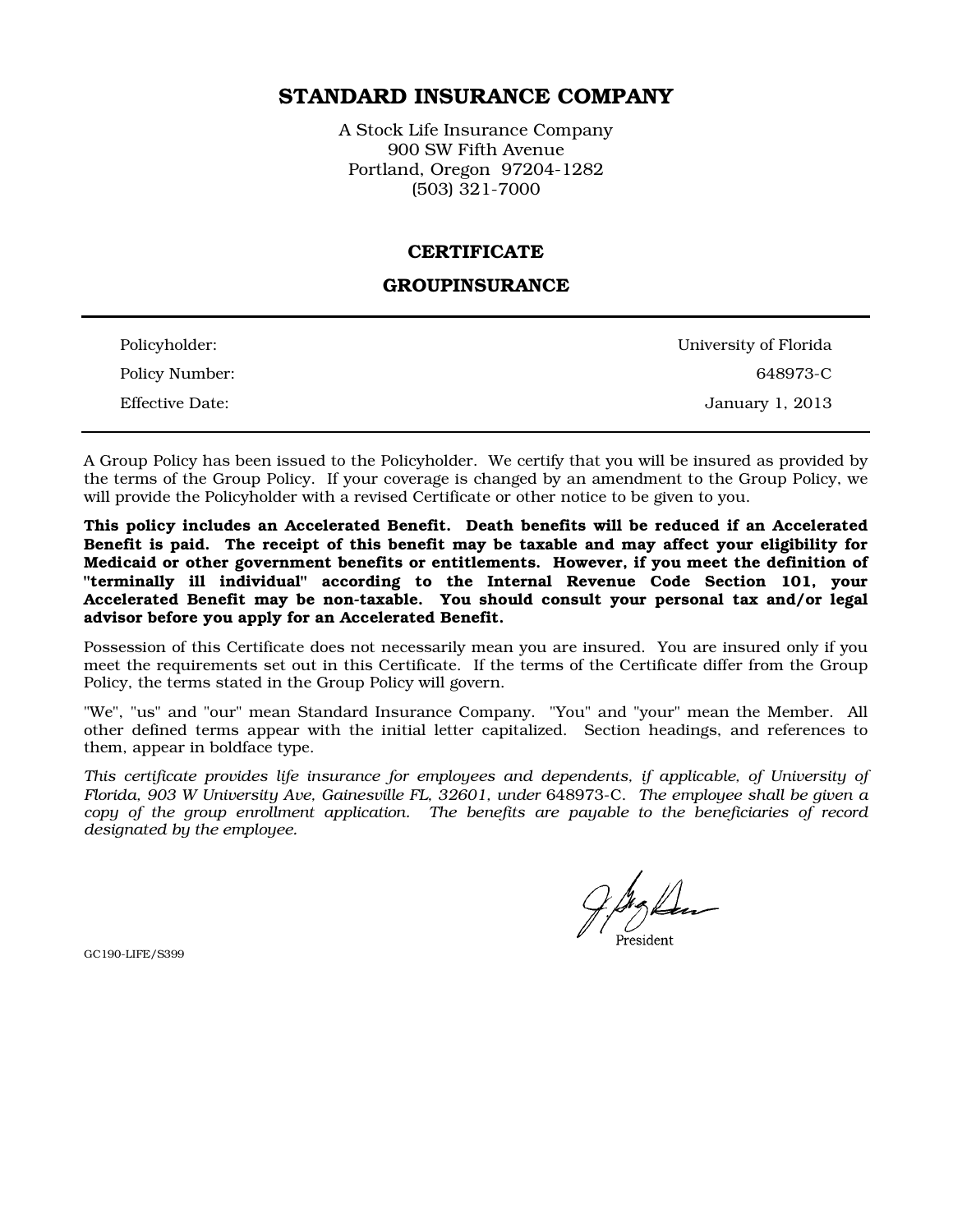# **Table of Contents**

| А.             |  |
|----------------|--|
| В.             |  |
|                |  |
| $C_{\cdot}$    |  |
| D.             |  |
| Е.             |  |
| $F_{\cdot}$    |  |
|                |  |
|                |  |
|                |  |
| А.             |  |
| <b>B.</b>      |  |
| $\mathbf{C}$ . |  |
| D.             |  |
| Е.             |  |
| F.             |  |
| G.             |  |
|                |  |
|                |  |
| А.             |  |
| В.             |  |
|                |  |
|                |  |
| E.             |  |
| $F_{\rm{r}}$   |  |
|                |  |
|                |  |
|                |  |
|                |  |
|                |  |
|                |  |
|                |  |
|                |  |
|                |  |
|                |  |
|                |  |
|                |  |
|                |  |
|                |  |
|                |  |
|                |  |
|                |  |
|                |  |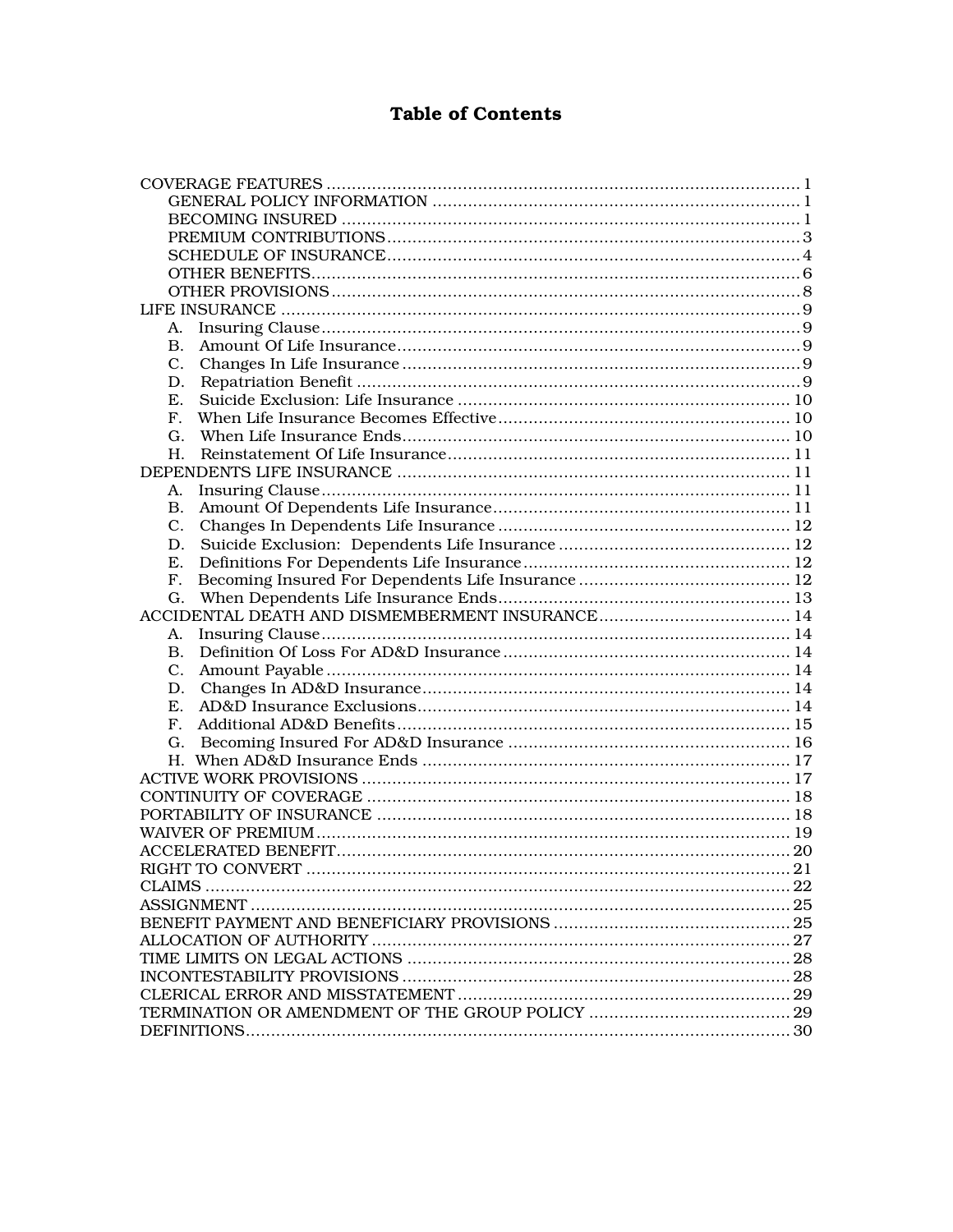### Index of Defined Terms

Accelerated Benefit, 20 Active Work, Actively At Work, 17 AD&D Insurance, 30 Air Bag System, 15 Annual Earnings, 30 Annual Enrollment Period, 3 Automobile, 15

Beneficiary, 26

Child, 30 Contributory, 30 Conversion Period, 22

Dependent, 12 Dependents Life Insurance, 30 Domestic Partner, 31

Eligibility Waiting Period, 30 Employer(s), 1 Evidence Of Insurability, 31

Family Status Change, 3

Group Policy, 31 Group Policy Effective Date, 1 Group Policy Number, 1 Guarantee Issue Amount, 2 Guarantee Issue Amount (for Dependents Life Insurance), 2

Injury, 31 Insurance (for Accelerated Benefit), 21 Insurance (for Right to Convert), 22 Insurance (for Waiver Of Premium), 19 Life Insurance, 31 Loss, 14

Maximum Conversion Amount, 8 Member, 1 Minimum Time Insured, 8

Noncontributory, 31

Physician, 31 Policyholder, 1 Pregnancy, 31 Prior Plan, 31 Proof Of Loss, 23

Qualifying Event, 22 Qualifying Medical Condition, 20

Recipient, 27 Right To Convert, 21

Seat Belt System, 15 Sickness, 31 Spouse, 31

Totally Disabled, 31

Waiting Period (for Waiver Of Premium), 19 Waiver Of Premium, 19

War, 14

You, Your (for Right To Convert), 22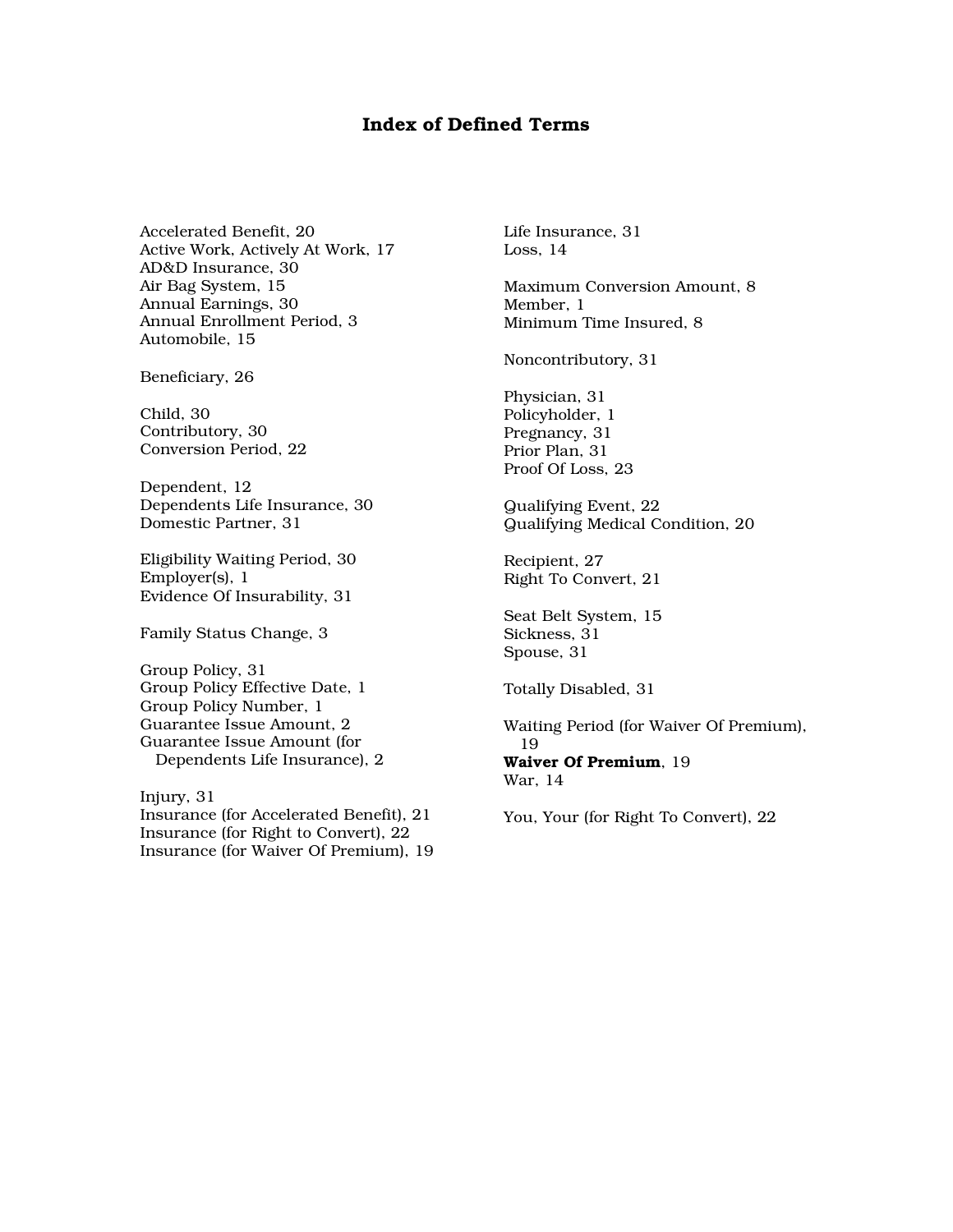### COVERAGE FEATURES

This section contains many of the features of your group life insurance. Other provisions, including exclusions and limitations, appear in other sections. Please refer to the text of each section for full details. The Table of Contents and the Index of Defined Terms help locate sections and definitions.

### GENERAL POLICY INFORMATION

| Group Policy Number:                                    | 648973-C              |
|---------------------------------------------------------|-----------------------|
| Type of Insurance Provided:<br>Life Insurance:          | <b>Yes</b>            |
| Dependents Life Insurance:                              | Yes                   |
| Accidental Death And Dismemberment<br>(AD&D) Insurance: |                       |
| Member:                                                 | Yes                   |
| Dependents:                                             | Yes                   |
| Policyholder:                                           | University of Florida |
| Employer(s):                                            | University of Florida |
| Group Policy Effective Date:                            | January 1, 2013       |
| Policy Issued in:                                       | Florida               |

### BECOMING INSURED

To become insured for Life Insurance you must: (a) Be a Member; (b) Complete your Eligibility Waiting Period; and (c) Meet the requirements in Life Insurance and Active Work Provisions.requirements for becoming insured for coverages other than Life Insurance are set out in the text.

Definition of Member: You are a Member if you are:

- 1. An active employee of the Employer; or
- 2. A resident or intern of University of Florida College of Veterinary Medicine; and
- 3. Regularly working at least 20 hours each week, or appointed at least 9 months per year working at least 20 hours each week.

You are not a Member if you are:

- 1. A temporary or seasonal employee.
- 2. A leased employee.
- 3. An independent contractor.
- 4. A full time member of the armed forces of any country.

Class 1: Residents and interns of University of Florida College of Veterinary Medicine. Class 2: All other Members.

Revised 09/24/2013 - 1 - 648973-C

Class Definition: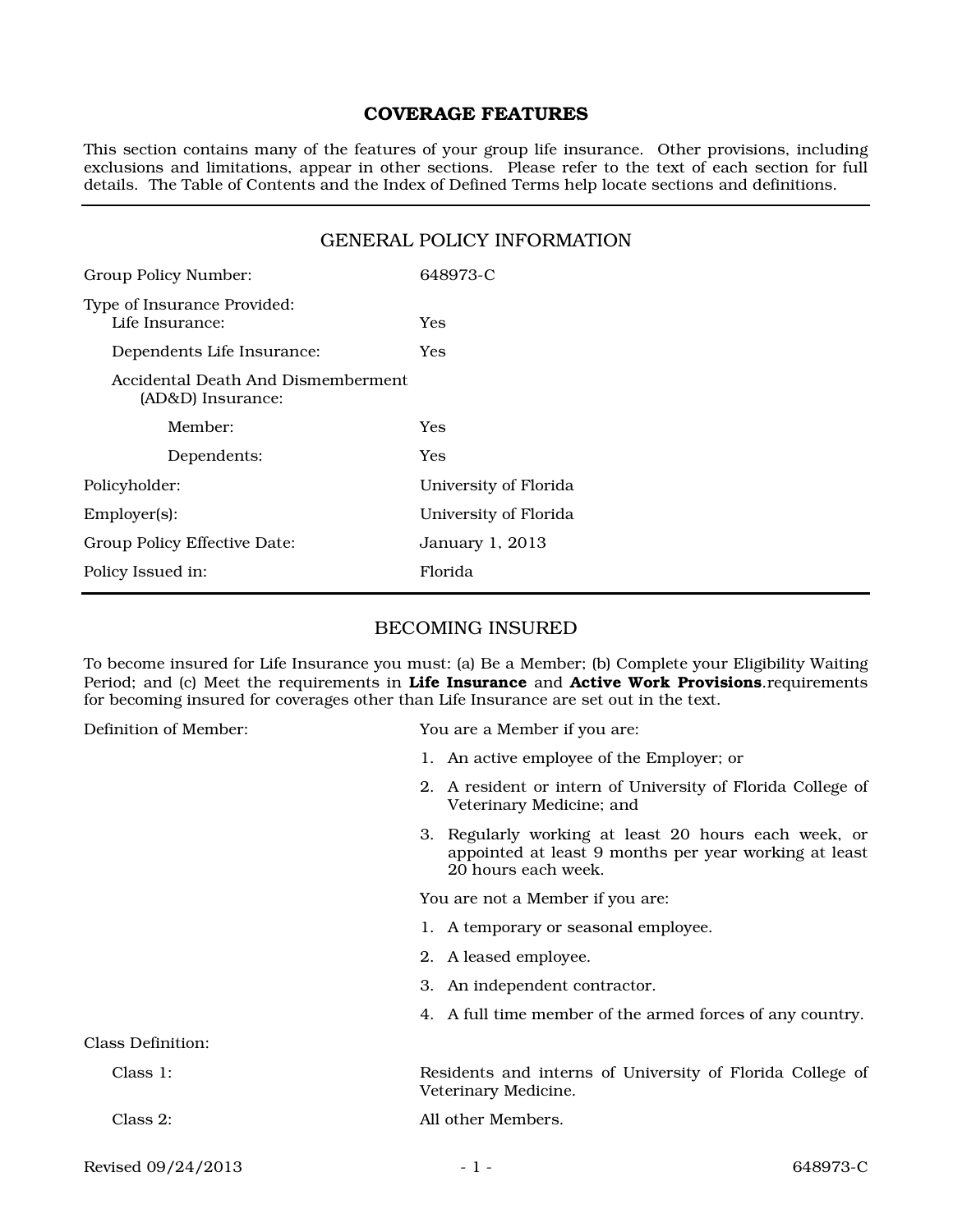Evidence Of Insurability: Required:

Eligibility Waiting Period: You are eligible on one of the following dates:

If you are a Member on the Group Policy Effective Date, you are eligible on that date.

If you become a Member after the Group Policy Effective Date, you are eligible on the date you become a Member.

- a. For late application for Contributory insurance.
- b. For reinstatements if required.
- c. For Members and Dependents eligible but not insured under the Prior Plan.
- d. For any Life Insurance Benefit in excess of the Guarantee Issue Amount of \$300,000. However, this requirement will be waived on the Group Policy Effective Date for an amount equal to the amount of life insurance under the Prior Plan on the day before the Group Policy Effective Date, if you apply on or before the Group Policy Effective Date.
- e. For any Dependents Life Insurance Benefit for your Spouse in excess of the Guarantee Issue Amount of \$50,000. However, this requirement will be waived on the Group Policy Effective Date for an amount equal to the amount of dependents life insurance under the Prior Plan on the day before the Group Policy Effective Date, if you apply on or before the Group Policy Effective Date.
- f. For any increase resulting from a plan or option change you elect.

Certain Evidence Of Insurability Requirements Will Be Waived. Your insurance is subject to all other terms of the Group Policy.

### During Your Employer's Annual Enrollment Period

During your Employer's Annual Enrollment Period certain Evidence Of Insurability requirements will be waived with respect to Life Insurance and Dependents Life Insurance. However, we will not waive the Evidence Of Insurability requirements if you previously submitted Evidence Of Insurability for life insurance that was not approved by us under any group life insurance policy issued by us to the Policyholder or covering your Employer.

- 1. If you were eligible but not insured for Contributory Life Insurance, requirements a. and c. above will be waived if you apply for the lowest increment of Contributory Life Insurance during the Annual Enrollment Period.
- 2. If you are insured for an amount of Contributory Life Insurance less than the maximum amount available, requirements d. and f. above will be waived if you apply for an increase in your Contributory Life Insurance of one increment during the Annual Enrollment Period.
- 3. If your Spouse and Child were eligible but not insured for Dependents Life Insurance, requirements a. and c. above will be waived if you apply for the lowest increment of Dependents Life Insurance for your Spouse and Child during the Annual Enrollment Period.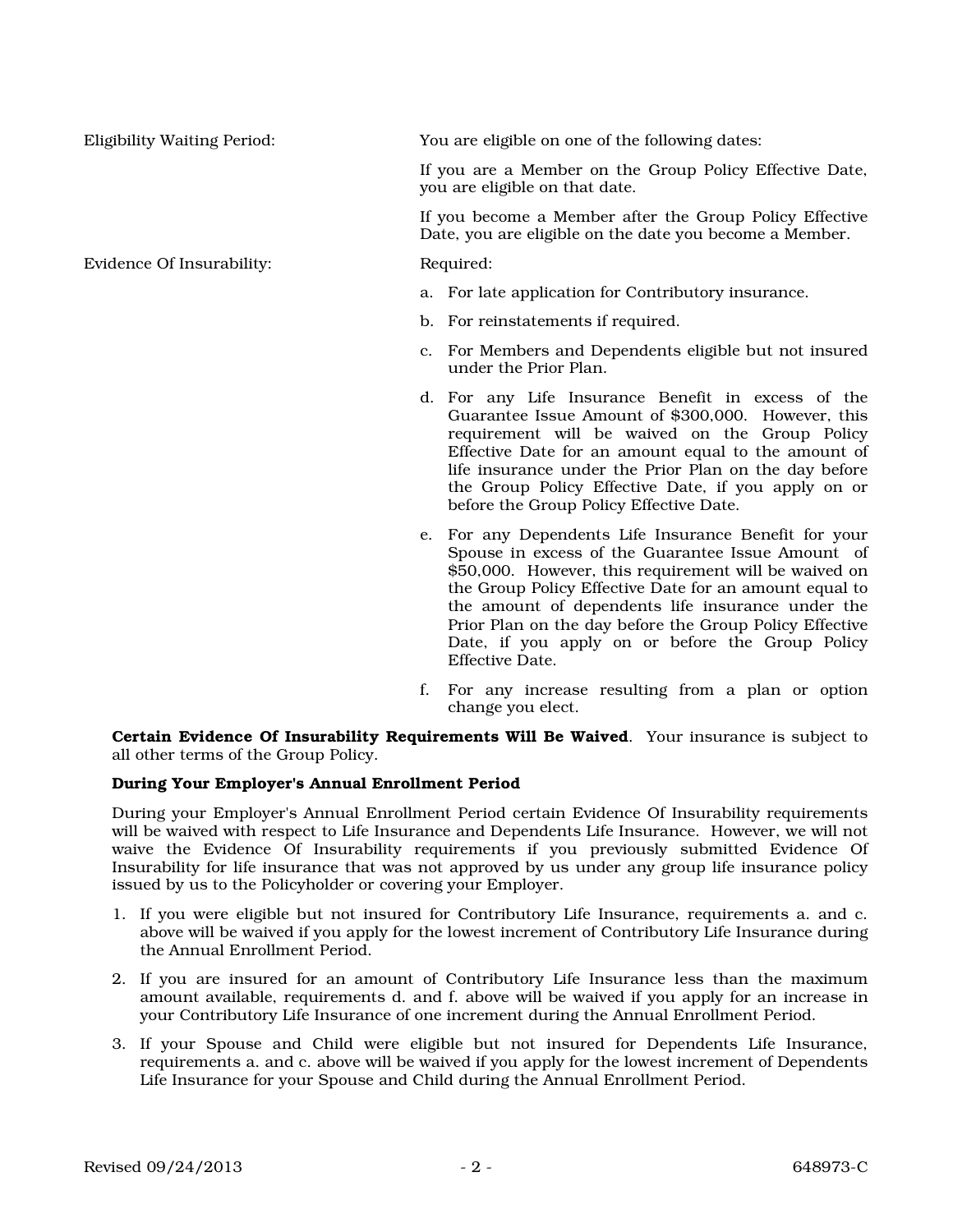4. If your Spouse and Child are insured for an amount of Dependents Life Insurance less than maximum amount available, requirements e. and f. above will be waived if you apply for an increase in your Dependents Life Insurance of one increment during the Annual Enrollment Period.

Annual Enrollment Period means the period designated each year by your Employer when you may change insurance elections.

### For A Family Status Change

In the event of a Family Status Change certain Evidence Of Insurability requirements will be waived with respect to Life Insurance and Dependents Life Insurance. However, we will not waive the Evidence Of Insurability requirements if you previously submitted Evidence Of Insurability for life insurance that was not approved by us under any group life insurance policy issued by us to the Policyholder or covering your Employer.

- 1. If you are eligible but not insured for Contributory Life Insurance, requirements a. and c. above will be waived if you apply for Contributory Life Insurance up to the Guarantee Issue Amount within 60 days of a Family Status Change.
- 2. If you are insured for an amount of Contributory Life Insurance less than the Guarantee Issue Amount, requirement f. above will be waived if you apply for an increase in your Contributory Life Insurance up to the Guarantee Issue Amount within 60 days of a Family Status Change.
- 3. If your Spouse and Child were eligible but not insured for Dependents Life Insurance, requirements a. and c. above will be waived if you apply for Dependents Life Insurance up to the Guarantee Issue Amount within 60 days of a Family Status Change.
- 4. If your Spouse and Child are insured for an amount of Dependents Life Insurance less than the Guarantee Issue Amount, requirement f. above will be waived if you apply for an increase in Dependents Life Insurance up to the Guarantee Issue Amount within 60 days of a Family Status Change.

Family Status Change means any of the following events:

- 1. Your marriage, divorce or dissolution of your Domestic Partner relationship.
- 2. The birth of your Child.
- 3. The adoption of a Child by you.
- 4. The death of your Spouse and/or Child.
- 5. The commencement or termination of your Spouse's employment.
- 6. A change in employment from full-time to part-time by you or your Spouse.

You may increase or decrease your Contributory Life Insurance due to any of the event(s) above.

# PREMIUM CONTRIBUTIONS

# Life Insurance: Plan 1:

| Class 1:    | Noncontributory |
|-------------|-----------------|
| $Class 2$ : | Contributory    |
| Plan $2$ :  |                 |
| Class 1:    | Contributory    |
| Class 2:    | Not applicable  |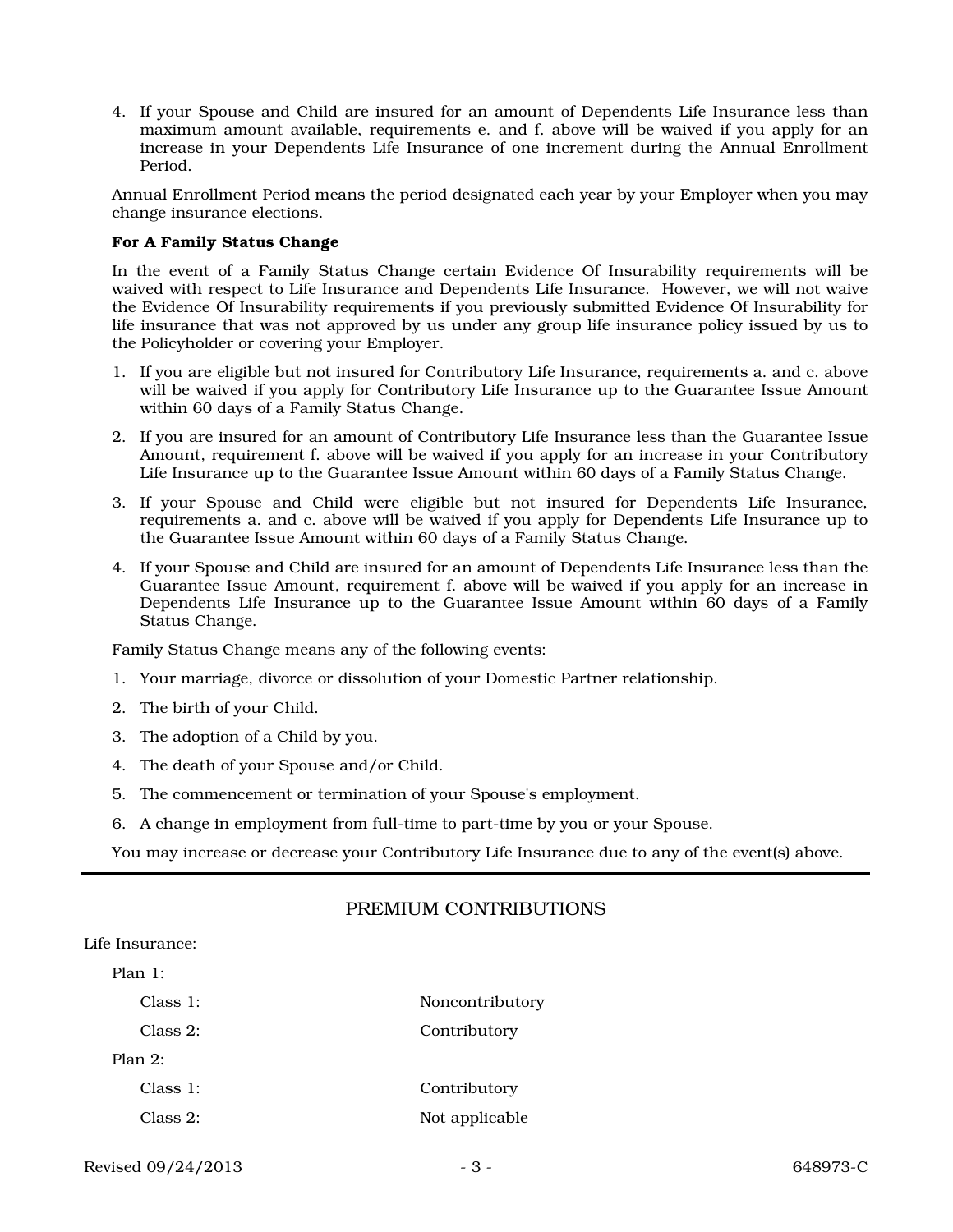| Noncontributory |
|-----------------|
| Contributory    |
|                 |
| Contributory    |
| Not applicable  |
|                 |
| Contributory    |
| Contributory    |
|                 |
| Contributory    |
| Contributory    |
|                 |

# SCHEDULE OF INSURANCE

| <b>SCHEDULE OF LIFE INSURANCE</b>  |                                                                                                                                                                                              |
|------------------------------------|----------------------------------------------------------------------------------------------------------------------------------------------------------------------------------------------|
| For you:                           |                                                                                                                                                                                              |
| Life Insurance Benefit:            |                                                                                                                                                                                              |
| Plan 1:                            |                                                                                                                                                                                              |
| Class 1:                           | \$100,000                                                                                                                                                                                    |
| $Class 2$ :                        |                                                                                                                                                                                              |
| Under age 76:                      | You may apply for Life Insurance in multiples of \$10,000,<br>from \$10,000 to \$800,000.                                                                                                    |
| Age 76 or over:                    | \$10,000                                                                                                                                                                                     |
| Plan $2$ :                         |                                                                                                                                                                                              |
| Class 1:                           |                                                                                                                                                                                              |
| Under age 76:                      | You may apply for Life Insurance in multiples of \$10,000,<br>from \$10,000 to \$800,000.                                                                                                    |
| Age 76 or over:                    | \$10,000                                                                                                                                                                                     |
| $Class 2$ :                        | None.                                                                                                                                                                                        |
| <b>Repatriation Benefit:</b>       | The expenses incurred to transport your body to a<br>mortuary near your primary place of residence, but not to<br>exceed \$5,000 or 10% of the Life Insurance Benefit,<br>whichever is less. |
| For your Spouse:                   |                                                                                                                                                                                              |
| Dependents Life Insurance Benefit: | You may apply for Dependents Life Insurance in multiples<br>of \$5,000 from \$5,000 to \$400,000.                                                                                            |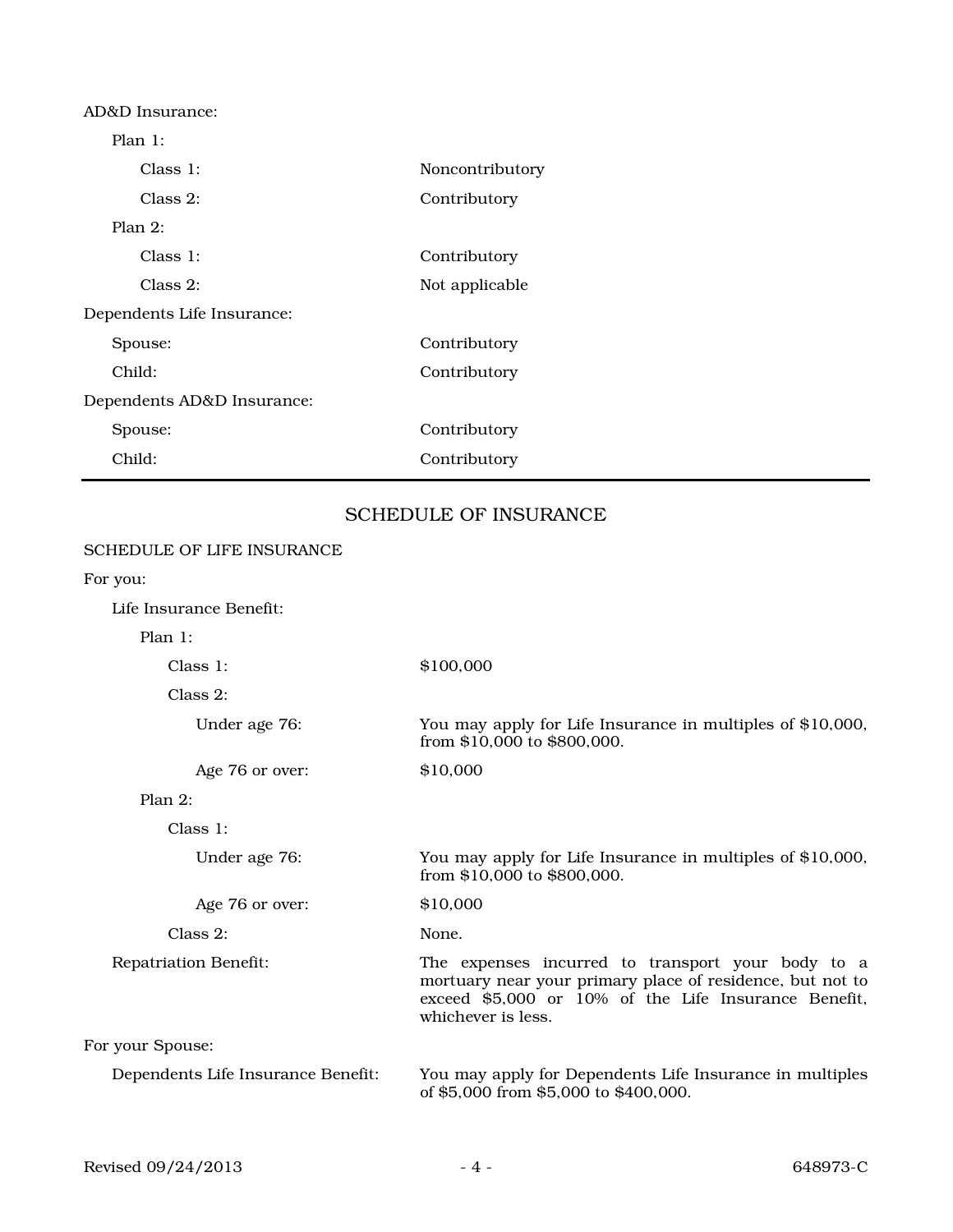The amount of Dependents Life Insurance for your Spouse may not exceed 100% of the amount of your Life Insurance. Note: If you are age 76 or over, your Spouse may not be insured under the Group Policy for an amount of Dependents Life in excess of \$10,000.

For your Child:

Dependents Life Insurance Benefit: You may apply for Dependents Life Insurance in multiples of \$5,000 from \$5,000 to \$25,000.

The amount of Dependents Life Insurance for your Child may not exceed 100% of the amount of your Life Insurance. Note: If you are age 76 or over, your Child may not be insured under the Group Policy for an amount of Dependents Life in excess of \$10,000.

SCHEDULE OF AD&D INSURANCE

For you:

AD&D Insurance Benefit:

| Plan 1:                          | The amount of your Plan 1 AD&D Insurance Benefit is<br>equal to the amount of your Plan 1 Life Insurance Benefit.<br>The amount payable for certain Losses is less than 100%<br>of the AD&D Insurance Benefit. See AD&D Table Of<br>Losses.                                                                                                                    |
|----------------------------------|----------------------------------------------------------------------------------------------------------------------------------------------------------------------------------------------------------------------------------------------------------------------------------------------------------------------------------------------------------------|
| Plan 2:                          |                                                                                                                                                                                                                                                                                                                                                                |
| Class 1:                         | The amount of your Plan 2 AD&D Insurance Benefit is<br>equal to the amount of your Plan 2 Life Insurance Benefit.<br>The amount payable for certain Losses is less than 100%<br>of the AD&D Insurance Benefit. See AD&D Table Of<br>Losses.                                                                                                                    |
| Class 2:                         | None.                                                                                                                                                                                                                                                                                                                                                          |
| Seat Belt Benefit:               | The amount of the Seat Belt Benefit is the lesser of (1)<br>\$10,000 or (2) the amount of AD&D Insurance Benefit<br>payable for loss of life.                                                                                                                                                                                                                  |
| Air Bag Benefit:                 | The amount of the Air Bag Benefit is the lesser of (1)<br>\$5,000; or (2) the amount of AD&D Insurance Benefit<br>payable for Loss of your life.                                                                                                                                                                                                               |
| Career Adjustment Benefit:       | The tuition expenses for training incurred by your Spouse<br>within 36 months after the date of your death, exclusive of<br>board and room, books, fees, supplies and other expenses,<br>but not to exceed \$5,000 per year, or the cumulative total<br>of \$10,000 or 25% of the AD&D Insurance Benefit,<br>whichever is less.                                |
| Child Care Benefit:              | The total child care expense incurred by your Spouse<br>within 36 months after the date of your death for all<br>Children under age 13, but not to exceed \$5,000 per year,<br>or the cumulative total of \$10,000 or 25% of the AD&D<br>Insurance Benefit, whichever is less.                                                                                 |
| <b>Higher Education Benefit:</b> | The tuition expenses incurred per Child within 4 years<br>after the date of your death at an accredited institution of<br>higher education, exclusive of board and room, books,<br>fees, supplies and other expenses, but not to exceed<br>$$5,000$ per year, or the cumulative total of $$20,000$ or<br>25% of the AD&D Insurance Benefit, whichever is less. |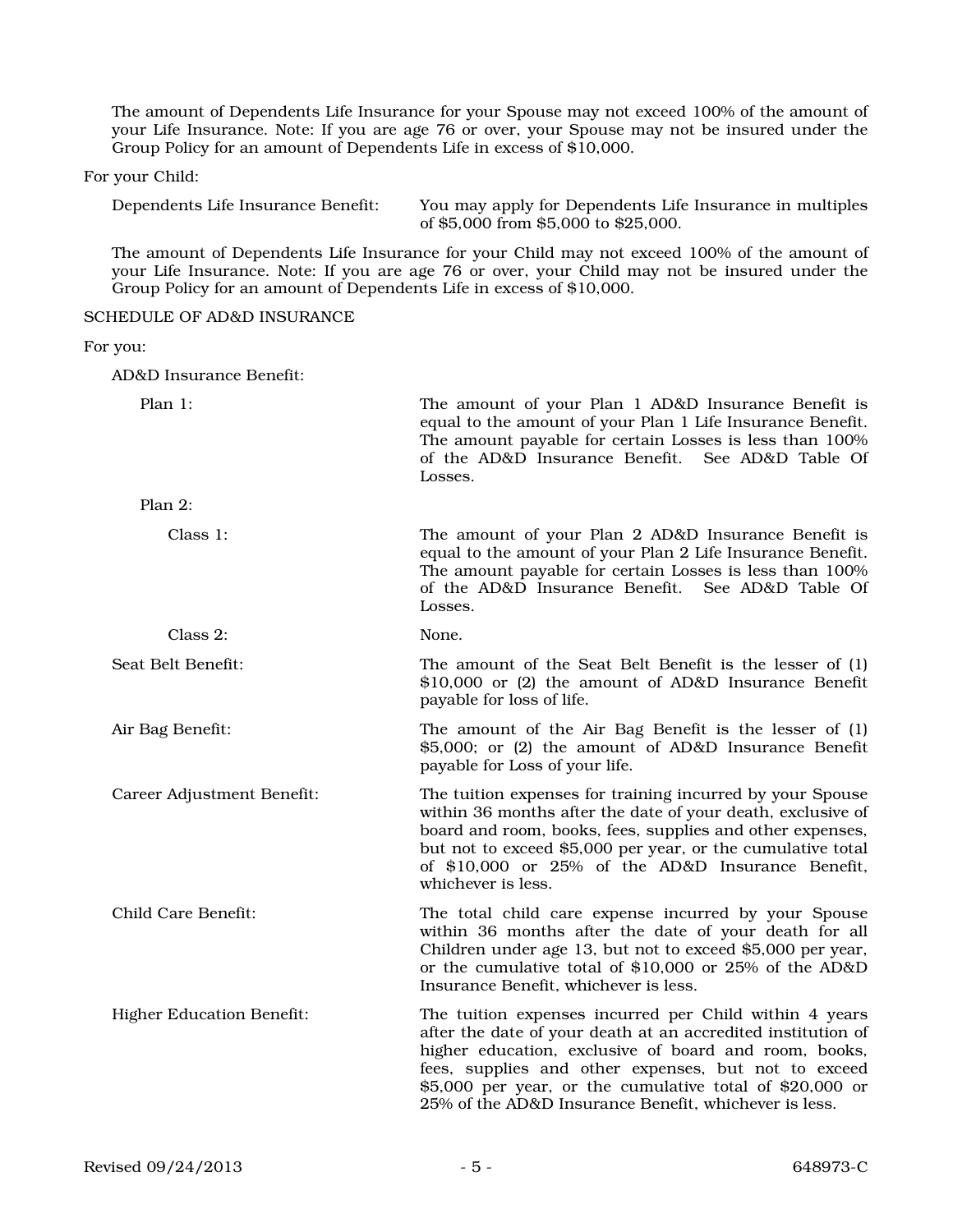For your Spouse:

| AD&D Insurance Benefit: | The amount of AD&D Insurance Benefit for your Spouse is<br>equal to the amount of Dependents Life Insurance Benefit<br>for your Spouse. The amount payable for certain Losses is<br>less than 100% of the AD&D Insurance Benefit.<br><b>See</b><br>AD&D Table Of Losses. |
|-------------------------|--------------------------------------------------------------------------------------------------------------------------------------------------------------------------------------------------------------------------------------------------------------------------|
| Seat Belt Benefit:      | The amount of the Seat Belt Benefit is the lesser of (1)<br>$$10,000$ or (2) the amount of AD&D Insurance Benefit<br>payable for Loss of life.                                                                                                                           |
| Air Bag Benefit:        | The amount of the Air Bag Benefit is the lesser of (1)<br>\$5,000; or (2) the amount of AD&D Insurance Benefit<br>payable for Loss of life.                                                                                                                              |
| For your Child:         |                                                                                                                                                                                                                                                                          |
| AD&D Insurance Benefit: | The amount of AD&D Insurance Benefit for your Child is<br>equal to the amount of Dependents Life Insurance Benefit<br>for your Child. The amount payable for certain Losses is<br>less than 100% of the AD&D Insurance Benefit. See<br>AD&D Table Of Losses.             |
| Seat Belt Benefit:      | The amount of the Seat Belt Benefit is the lesser of (1)<br>\$10,000 or (2) the amount of AD&D Insurance Benefit<br>payable for Loss of life.                                                                                                                            |
| Air Bag Benefit:        | The amount of the Air Bag Benefit is the lesser of (1)<br>\$5,000; or (2) the amount of AD&D Insurance Benefit<br>payable for Loss of life.                                                                                                                              |

#### AD&D TABLE OF LOSSES

The amount payable is a percentage of the AD&D Insurance Benefit or the Dependents AD&D Insurance Benefit in effect on the date of the accident and is determined by the Loss suffered as shown in the following table:

| Loss: |                                                 | Percentage Payable: |  |
|-------|-------------------------------------------------|---------------------|--|
| a.    | Life.                                           | 100%                |  |
|       | One hand, one foot or sight of one<br>eye       | 50%                 |  |
| C.    | Two or more of the Losses listed<br>in b. above | 100%                |  |

### No more than 100% of your AD&D Insurance will be paid for all Losses resulting from one accident.

### OTHER BENEFITS

Waiver Of Premium: Yes

Accelerated Benefit: Yes

Insurance Eligible For Portability Of Insurance: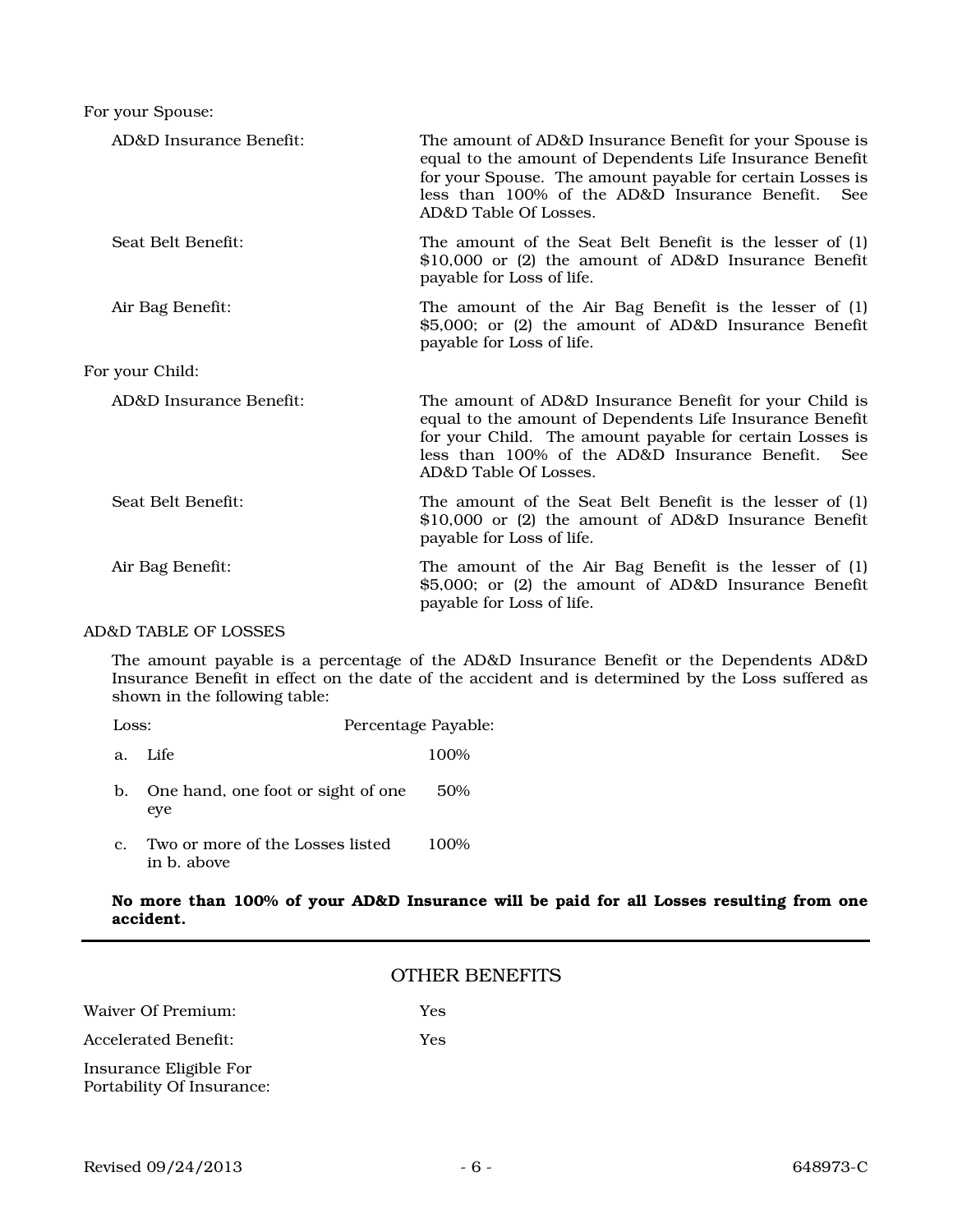| Life Insurance:                                                                                                                       | Yes. The maximum amount of Life Insurance you may<br>continue is the lesser of: (1) the amount in effect on the<br>date your employment terminates; or (2) \$800,000. The<br>minimum amount of Life Insurance you may continue is<br>\$10,000.                  |                                                                                                                                                                                                 |  |
|---------------------------------------------------------------------------------------------------------------------------------------|-----------------------------------------------------------------------------------------------------------------------------------------------------------------------------------------------------------------------------------------------------------------|-------------------------------------------------------------------------------------------------------------------------------------------------------------------------------------------------|--|
| Dependents Life Insurance:                                                                                                            |                                                                                                                                                                                                                                                                 |                                                                                                                                                                                                 |  |
| For your Spouse:                                                                                                                      | The maximum amount of Dependents Life Insurance you<br>may continue is the lesser of: (1) the amount in effect on<br>the date your employment terminates; or (2) \$400,000.<br>The minimum amount of Dependents Life Insurance you<br>may continue is \$5,000.  |                                                                                                                                                                                                 |  |
| For each Child:                                                                                                                       | The maximum amount of Dependents Life Insurance you<br>may continue is the lesser of: (1) the amount in effect on<br>the date your employment terminates; or $(2)$ \$25,000. The<br>minimum amount of Dependents Life Insurance you may<br>continue is \$5,000. |                                                                                                                                                                                                 |  |
| Portability Premium Rates:                                                                                                            |                                                                                                                                                                                                                                                                 |                                                                                                                                                                                                 |  |
| Life Insurance and Dependents<br>Life Insurance for Spouse:                                                                           | Age-graded Rates Per Multiple Of \$1,000 Per Month                                                                                                                                                                                                              |                                                                                                                                                                                                 |  |
| Age of Member                                                                                                                         | Non-Tobacco Rate                                                                                                                                                                                                                                                | <b>Tobacco Rate</b>                                                                                                                                                                             |  |
| 15 through 38<br>39<br>40<br>41<br>42<br>43<br>44<br>45<br>46<br>47<br>48<br>49<br>50<br>51<br>52<br>53<br>54<br>55<br>56<br>57<br>58 | 0.060<br>\$<br>0.080<br>0.090<br>0.090<br>0.090<br>0.110<br>0.110<br>0.130<br>0.150<br>0.160<br>0.170<br>0.190<br>0.200<br>0.230<br>0.240<br>0.280<br>0.320<br>0.360<br>0.390<br>0.440<br>0.480                                                                 | \$<br>0.100<br>0.160<br>0.170<br>0.190<br>0.200<br>0.250<br>0.260<br>0.290<br>0.310<br>0.360<br>0.390<br>0.430<br>0.440<br>0.500<br>0.550<br>0.610<br>0.690<br>0.740<br>0.790<br>0.890<br>0.980 |  |
| 59<br>60<br>61<br>62<br>63<br>64                                                                                                      | 0.520<br>0.590<br>0.620<br>0.680<br>0.730<br>0.790                                                                                                                                                                                                              | 1.060<br>1.100<br>1.170<br>1.260<br>1.370<br>1.490                                                                                                                                              |  |

65 0.880 1.520 66 0.960 1.650 67 1.070 1.820 68 1.170 2.000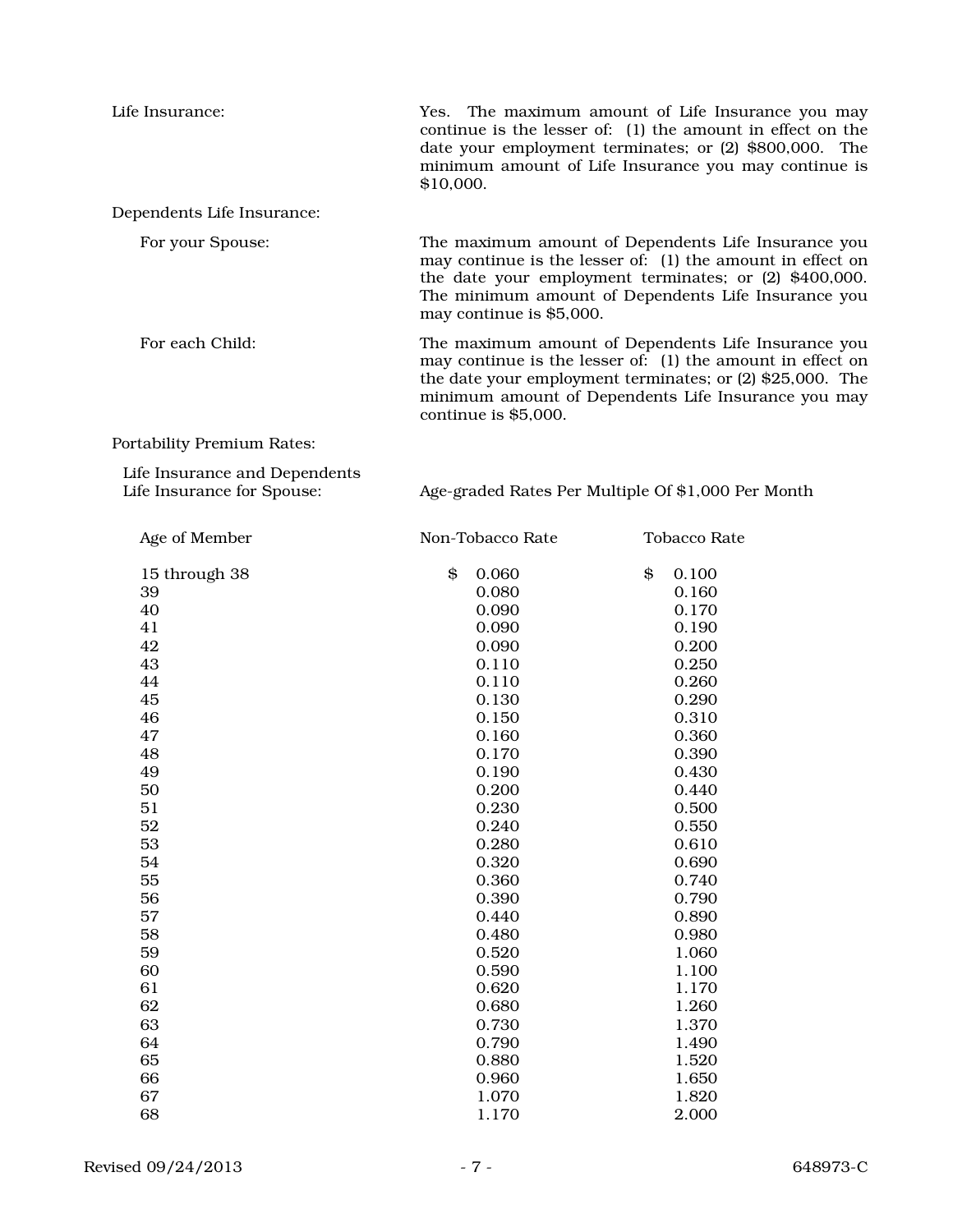| 69         | 1.280 | 2.200 |
|------------|-------|-------|
| 70         | 1.420 | 2.210 |
| 71         | 1.550 | 2.420 |
| 72         | 1.710 | 2.650 |
| 73         | 1.840 | 2.870 |
| 74         | 1.980 | 3.090 |
| 75         | 1.990 | 2.530 |
| 76         | 2.010 | 2.870 |
| 77         | 2.050 | 3.080 |
| 78         | 2.220 | 3.330 |
| 79         | 2.380 | 3.570 |
| 80 or over | 2.580 | 3.870 |
|            |       |       |

Dependents Life Insurance

for Child(ren): \$.160 Per Multiple Of \$1,000 Per Month

# OTHER PROVISIONS

Limits on Right To Convert if Group Policy terminates or is amended: Minimum Time Insured: 5 years Maximum Conversion Amount: \$10,000 Suicide Exclusion: Applies to: a. Life Insurance b. Dependents Life Insurance on your Spouse c. AD&D Insurance

The maximum Leave Of Absence Periods are as follows:

- 1. If you are on a Leave Of Absence due to a sabbatical or other leave and the required premium contributions are made, your Life Insurance may be continued to the end of 30 months, or, if earlier, the end of such leave.
- 2. If you are on a Leave Of Absence for the purpose of either full-time study for an advanced degree, or work in the field of education or research such as a Fulbright Award, foundation grant, or government project, and the required premium contributions are made, your Life Insurance may be continued to the end of 30 months, or, if earlier, the end of such leave.
- 3. If you are on any other Leave Of Absence, your Life Insurance may be continued with premium payments to the end of 30 months, or if earlier, the period approved by your Employer.

Leave Of Absence means a period when you are absent from Active Work during which your Life Insurance under the Group Policy will continue and employment will be deemed to continue, solely for the purposes of determining when your Life Insurance ends, provided the required premiums for you are remitted and such a leave of absence for you is approved by your Employer and set forth in a written document that is dated on or before the leave is to start and shows that you are scheduled to return to Active Work.

During a Leave Of Absence your Life Insurance will be based on the amount that was in effect on your last day of Active Work immediately before the start of your Leave Of Absence.

Continuity Of Coverage: Yes

Annual Earnings based on: Earnings in effect on your last full day of Active Work.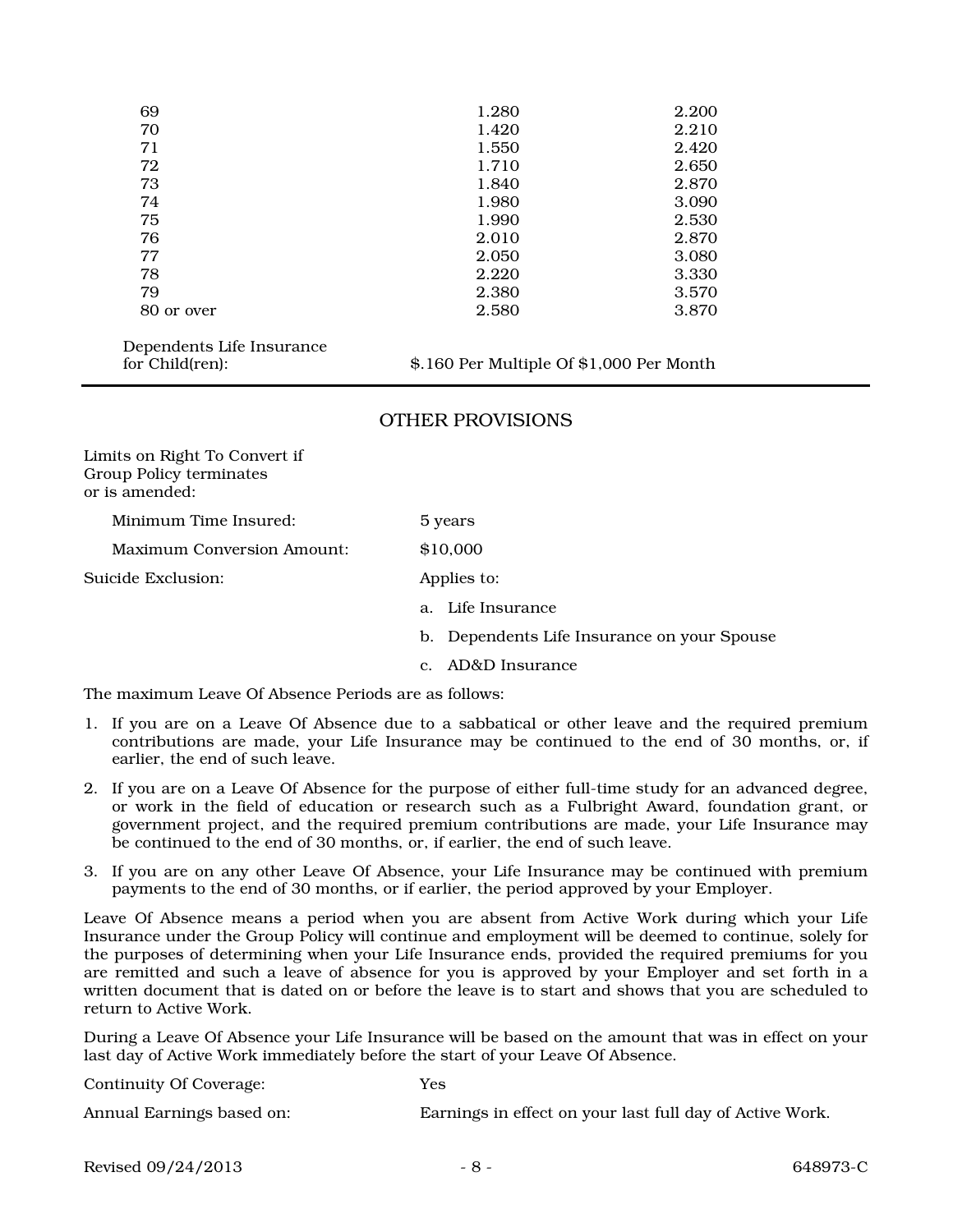# LIFE INSURANCE

### A. Insuring Clause

If you die while insured for Life Insurance, we will pay benefits according to the terms of the Group Policy after we receive Proof Of Loss satisfactory to us.

B. Amount Of Life Insurance

See the **Coverage Features** for the Life Insurance schedule.

- C. Changes In Life Insurance
	- 1. Increases

You must apply in writing for any elective increase in your Life Insurance.

Subject to the Active Work Provisions, an increase in your Life Insurance becomes effective as follows:

a. Increases Subject To Evidence Of Insurability

An increase in your Life Insurance subject to Evidence Of Insurability becomes effective on the date we approve your Evidence Of Insurability.

b. Increases Not Subject To Evidence Of Insurability

An increase in your Life Insurance not subject to Evidence Of Insurability becomes effective on:

- (i) The first day of the calendar month following the date you apply for an elective increase or the date of change in your classification, age or Annual Earnings.
- (ii) The later of the date of the Family Status Change, or the first day of the calendar month following the date you apply, if you apply within 60 days of a Family Status Change.
- (iii) The beginning of the next plan year following the date you apply, if you apply during an Annual Enrollment Period.
- 2. Decreases

A decrease in your Life Insurance because of a change in your age becomes effective on the January 1 next following the date you reach age 76. A decrease in your Life Insurance because of a change in your classification or Annual Earnings becomes effective on the first day of the calendar month coinciding with or next following the date of the change.

Any other decrease in your Life Insurance becomes effective on the first day of the calendar month next following the date the Policyholder or your Employer receives your written request for the decrease.

D. Repatriation Benefit

The amount of the Repatriation Benefit is shown in the **Coverage Features**.

We will pay a Repatriation Benefit if all of the following requirements are met.

- 1. A Life Insurance Benefit is payable because of your death.
- 2. You die more than 200 miles from your primary place of residence.
- 3. Expenses are incurred to transport your body to a mortuary near your primary place of residence.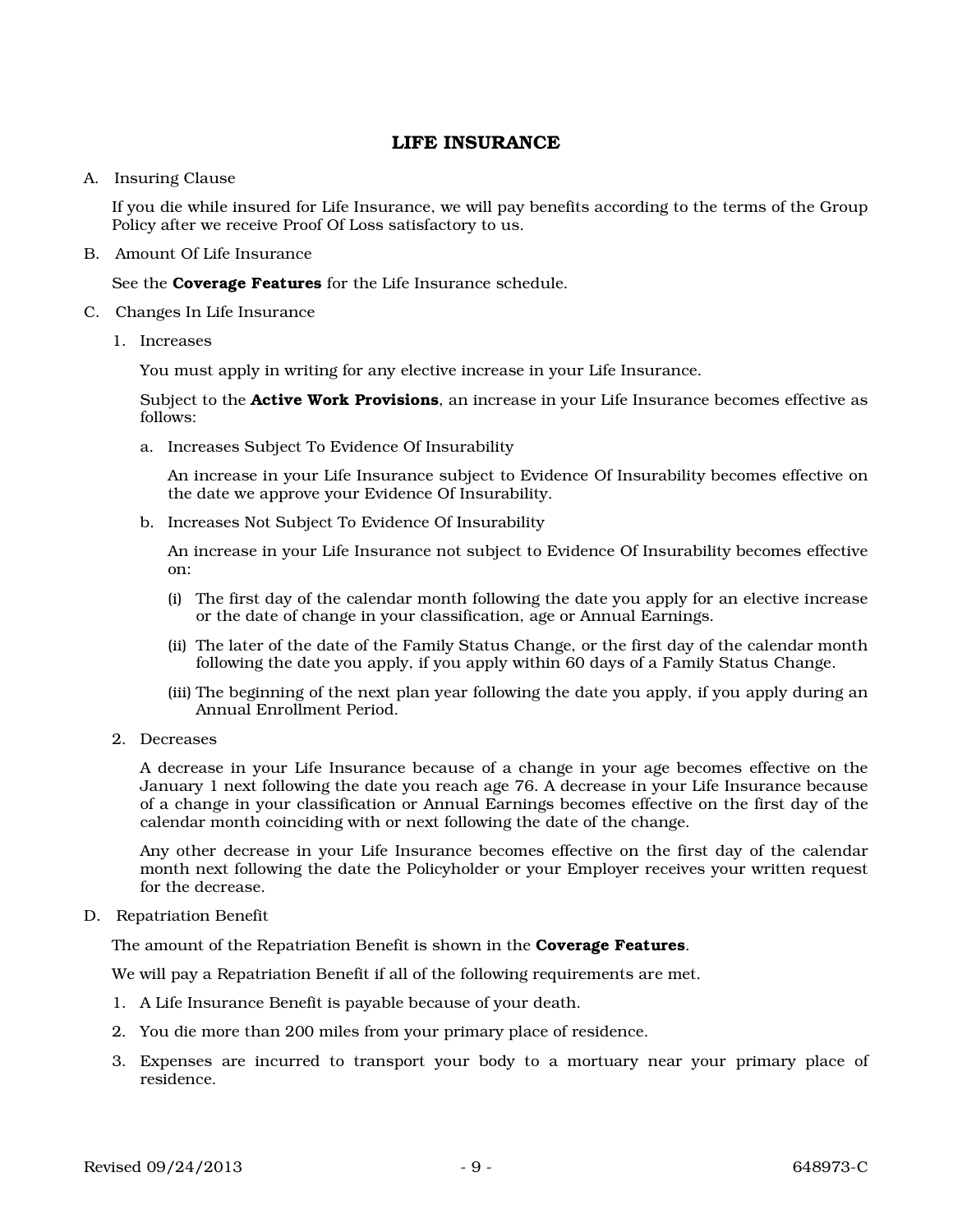E. Suicide Exclusion: Life Insurance

If your death results from suicide or other intentionally self-inflicted Injury, while sane or insane, 1 and 2 below apply.

- 1. The amount payable will exclude the amount of your Life Insurance which is subject to this suicide exclusion and which has not been continuously in effect for at least 2 years on the date of your death. In computing the 2-year period, we will include time you were insured under the Prior Plan.
- 2. We will refund all premiums paid for that portion of your Life Insurance which is excluded from payment under this suicide exclusion.
- F. When Life Insurance Becomes Effective

The Coverage Features states whether your Life Insurance is Contributory or Noncontributory.

Subject to the **Active Work Provisions**, your Life Insurance becomes effective as follows:

1. Life Insurance subject to Evidence Of Insurability

Life Insurance subject to Evidence Of Insurability becomes effective on the date we approve your Evidence Of Insurability.

- 2. Life Insurance not subject to Evidence Of Insurability
	- a. Noncontributory Life Insurance

Noncontributory Life Insurance not subject to Evidence Of Insurability becomes effective on the date you become eligible.

b. Contributory Life Insurance

You must apply in writing for Contributory Life Insurance and agree to pay premiums. Contributory Life Insurance not subject to Evidence Of Insurability becomes effective on:

- (i) The date you become eligible if you apply on or before that date.
- (ii) The first day of the calendar month following the date you apply if you apply within 60 days after you become eligible.
- (iii) The later of the date of the Family Status Change, or the first day of the calendar month following the date you apply, if you apply within 60 days of a Family Status Change.
- (iv) The beginning of the next plan year following the date you apply, if you apply during the Annual Enrollment Period.

Late application: Evidence Of Insurability is required if you apply more than 60 days after you become eligible.

- 3. Takeover Provision
	- a. If you were insured under the Prior Plan on the day before the effective date of your Employer's coverage under the Group Policy, your Eligibility Waiting Period is waived on the effective date of your Employer's coverage under the Group Policy.
	- b. You must submit satisfactory Evidence Of Insurability to become insured for Life Insurance if you were eligible under the Prior Plan for more than 60 days but were not insured.
- G. When Life Insurance Ends

Life Insurance ends automatically on the earliest of:

- 1. The date the last period ends for which a premium was paid for your Life Insurance;
- 2. The date the Group Policy terminates. However, if you are Totally Disabled on that date, we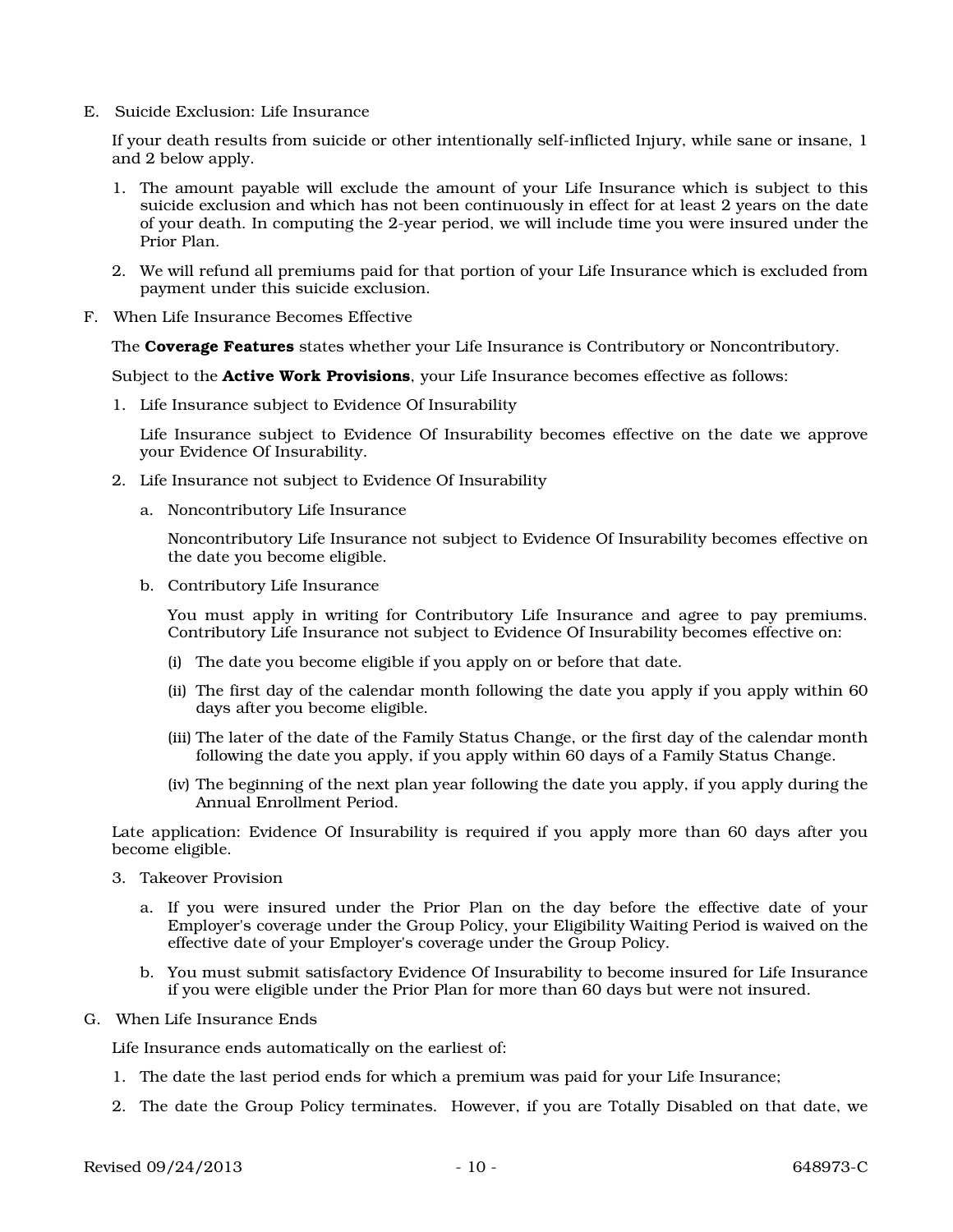will continue your Life Insurance for 12 months, unless you are eligible for Waiver Of Premium. The Life Insurance Benefit payable during this 12 month extension period will be reduced by any amount payable under a replacement group life insurance plan;

- 3. The last day of the calendar month in which your employment terminates; and
- 4. The date you cease to be a Member. However, if you cease to be a Member because you are working less than the required minimum number of hours, your Life Insurance will be continued with premium payment during the following periods, unless it ends under 1 through 3 above.
	- a. While your Employer is paying you at least the same Annual Earnings paid to you immediately before you ceased to be a Member.
	- b. While your ability to work is limited because of Sickness, Injury, or Pregnancy.

If you are Totally Disabled and you are not eligible for Waiver Of Premium (see Waiver Of Premium), your Life Insurance will continue, while you remain Totally Disabled, for a period of six months, but not beyond the date the Group Policy terminates. This applies even if your employment terminates.

- c. During the first 60 days of:
	- (1) A temporary layoff; or
	- (2) A strike, lockout, or other general work stoppage caused by a labor dispute between your collective bargaining unit and your Employer.
- d. During a leave of absence if continuation of your insurance under the Group Policy is required by a state-mandated family or medical leave act or law.
- e. During any other scheduled leave of absence approved by your Employer in advance and in writing and lasting not more than the period shown in the **Coverage Features.**
- H. Reinstatement Of Life Insurance

If your Life Insurance ends, you may become insured again as a new Member. However, 1 through 4 below will apply.

- 1. If your Life Insurance ends because you cease to be a Member, and if you become a Member again within 90 days, the Eligibility Waiting Period will be waived.
- 2. If your Life Insurance ends because you fail to make a required premium contribution, you must provide Evidence Of Insurability to become insured again.
- 3. If you exercised your Right To Convert, you must provide Evidence Of Insurability to become insured again.
- 4. If your Life Insurance ends because you are on a federal or state-mandated family or medical leave of absence, and you become a Member again immediately following the period allowed, your insurance will be reinstated pursuant to the federal or state-mandated family or medical leave act or law.

#### (REPAT\_SUIC ALL\_FAM STAT\_ANNUAL ENROL) LI.LF.FL.3X

### DEPENDENTS LIFE INSURANCE

### A. Insuring Clause

If your Dependent dies while insured for Dependents Life Insurance, we will pay benefits according to the terms of the Group Policy after we receive Proof Of Loss satisfactory to us.

B. Amount Of Dependents Life Insurance

See the **Coverage Features** for the amount of your Dependents Life Insurance.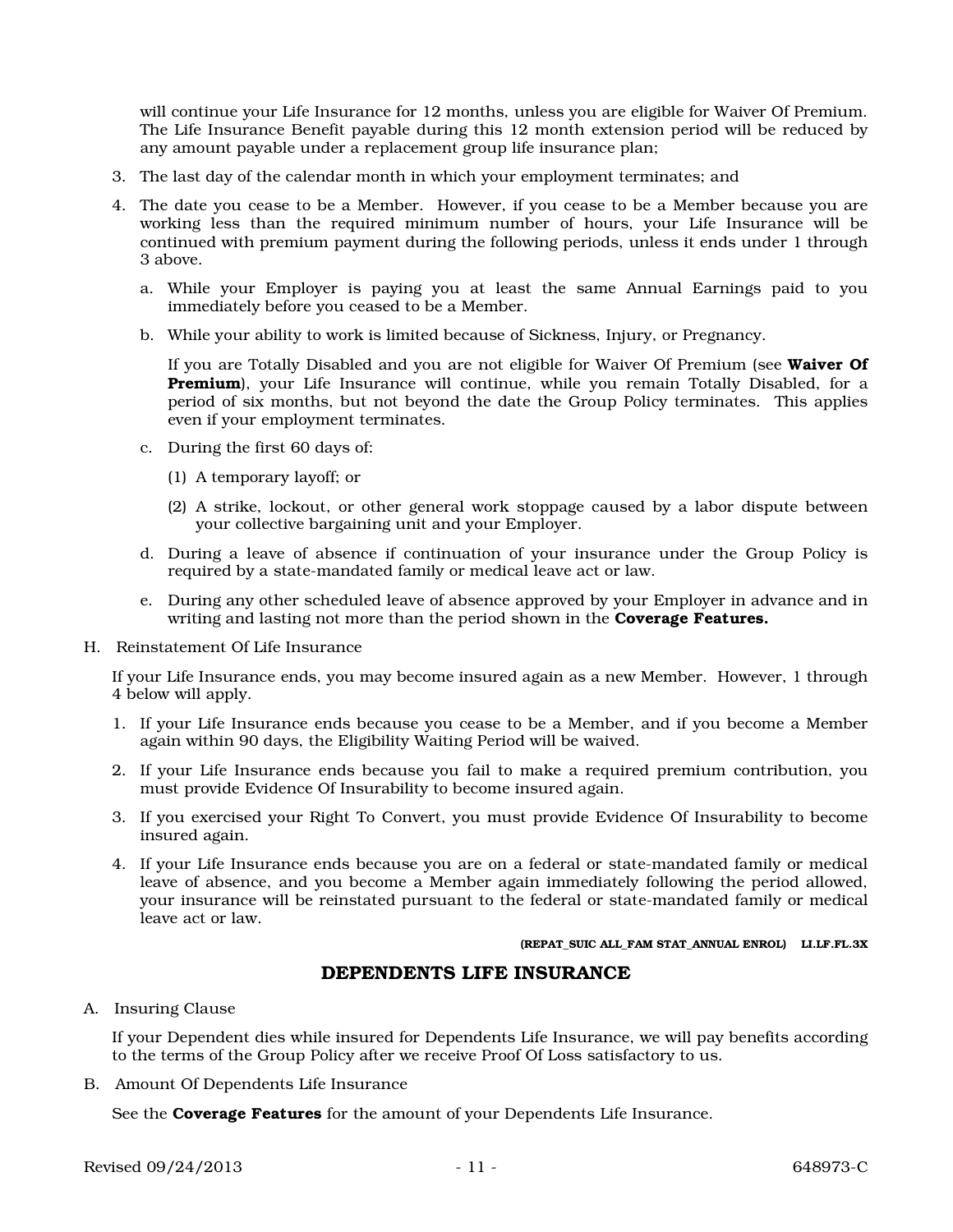- C. Changes In Dependents Life Insurance
	- 1. Increases

You must apply in writing for any elective increase in your Dependents Life Insurance.

Subject to the **Active Work Provisions**, an increase in your Dependents Life Insurance becomes effective as follows:

a. Increases Subject To Evidence Of Insurability

An increase in your Dependents Life Insurance subject to Evidence Of Insurability becomes effective on the date we approve that Dependent's Evidence Of Insurability.

b. Increases Not Subject To Evidence Of Insurability

An increase in your Dependents Life Insurance not subject to Evidence Of Insurability becomes effective on:

- (i) The first day of the calendar month following the date you apply if you apply for an elective increase.
- (ii) The date your Life Insurance increases if your Dependents Life Insurance increases because of an increase in your Life Insurance.
- (iii) The later of the date of the Family Status Change, or the first day of the calendar month following the date you apply, if you apply within 60 days of a Family Status Change.
- (iv) The beginning of the next plan year following the date you apply, if you apply during an Annual Enrollment Period.
- 2. Decreases

A decrease in your Dependents Life Insurance because of a decrease in your Life Insurance becomes effective on the date your Life Insurance decreases.

D. Suicide Exclusion: Dependents Life Insurance

If a Dependent's death results from suicide or other intentionally self-inflicted Injury, while sane or insane, 1 and 2 below will apply.

- 1. The amount payable will exclude the amount of Dependents Life Insurance which has not been continuously in effect for at least 2 years on the date of death. In computing the 2-year period, we will include time insured under the Prior Plan.
- 2. We will refund all premiums paid for Dependents Life Insurance which is excluded from payment under this suicide exclusion which we determine are attributable to that Dependent.
- E. Definitions For Dependents Life Insurance

Dependent means your Spouse or Child. Dependent does not include a person who is a full-time member of the armed forces of any country.

- F. Becoming Insured For Dependents Life Insurance
	- 1. Eligibility

You become eligible to insure your Dependents on the later of:

- a. The date you become eligible for Life Insurance; and
- b. The date you first acquire a Dependent.

A Member may be insured as both a Member and a Dependent. A Child may not be insured by more than one Member.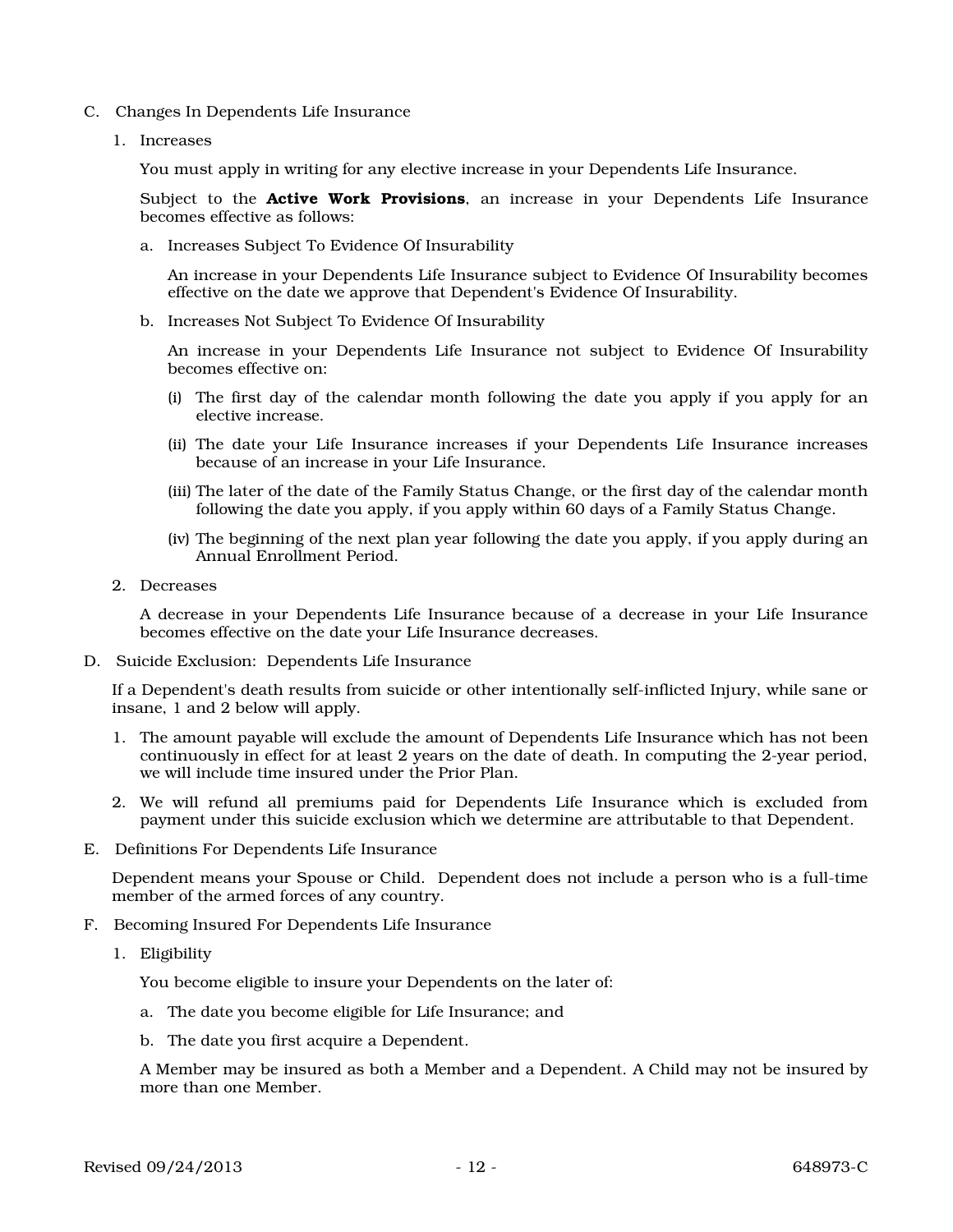2. Effective Date

The **Coverage Features** states whether your Dependents Life Insurance is Contributory or Noncontributory. Subject to the **Active Work Provisions**, your Dependents Life Insurance becomes effective as follows:

a. Dependents Life Insurance Subject To Evidence Of Insurability

Dependents Life Insurance subject to Evidence Of Insurability becomes effective on the later of:

- 1. The date your Life Insurance becomes effective; and
- 2. The first day of the calendar month coinciding with or next following the date we approve the Dependent's Evidence Of Insurability.
- b. Dependents Life Insurance Not Subject To Evidence Of Insurability
	- 1. Noncontributory Dependents Life Insurance

Noncontributory Dependents Life Insurance not subject to Evidence Of Insurability becomes effective on the later of:

- i. The date your Life Insurance becomes effective; and
- ii. The date you first acquire a Dependent.
- 2. Contributory Dependents Life Insurance

You must apply in writing for Contributory Dependents Life Insurance and agree to pay premiums. Contributory Dependents Life Insurance not subject to Evidence Of Insurability becomes effective on the latest of:

- i. The date your Life Insurance becomes effective if you apply on or before that date;
- ii. The date you become eligible to insure your Dependents if you apply on or before that date;
- iii. The first day of the calendar month following the date you apply if you apply within 60 days after you become eligible;
- iv. The later of the date of the Family Status Change, or the first day of the calendar month following the date you apply, if you apply within 60 days of a Family Status Change; and
- v. The beginning of the next plan year following the date you apply, if you apply during the Annual Enrollment Period.

Late Application: Evidence Of Insurability is required for each Dependent if you apply more than 60 days after you become eligible.

- c. While your Dependents Life Insurance is in effect, each new Child becomes insured immediately.
- d. Takeover Provision

Each Dependent who was eligible under the Prior Plan for more than 60 days but was not insured must submit satisfactory Evidence Of Insurability to become insured for Dependents Life Insurance.

G. When Dependents Life Insurance Ends

Dependents Life Insurance ends automatically on the earliest of:

1. Five months after you die (no premiums will be charged for your Dependents Life Insurance during this time);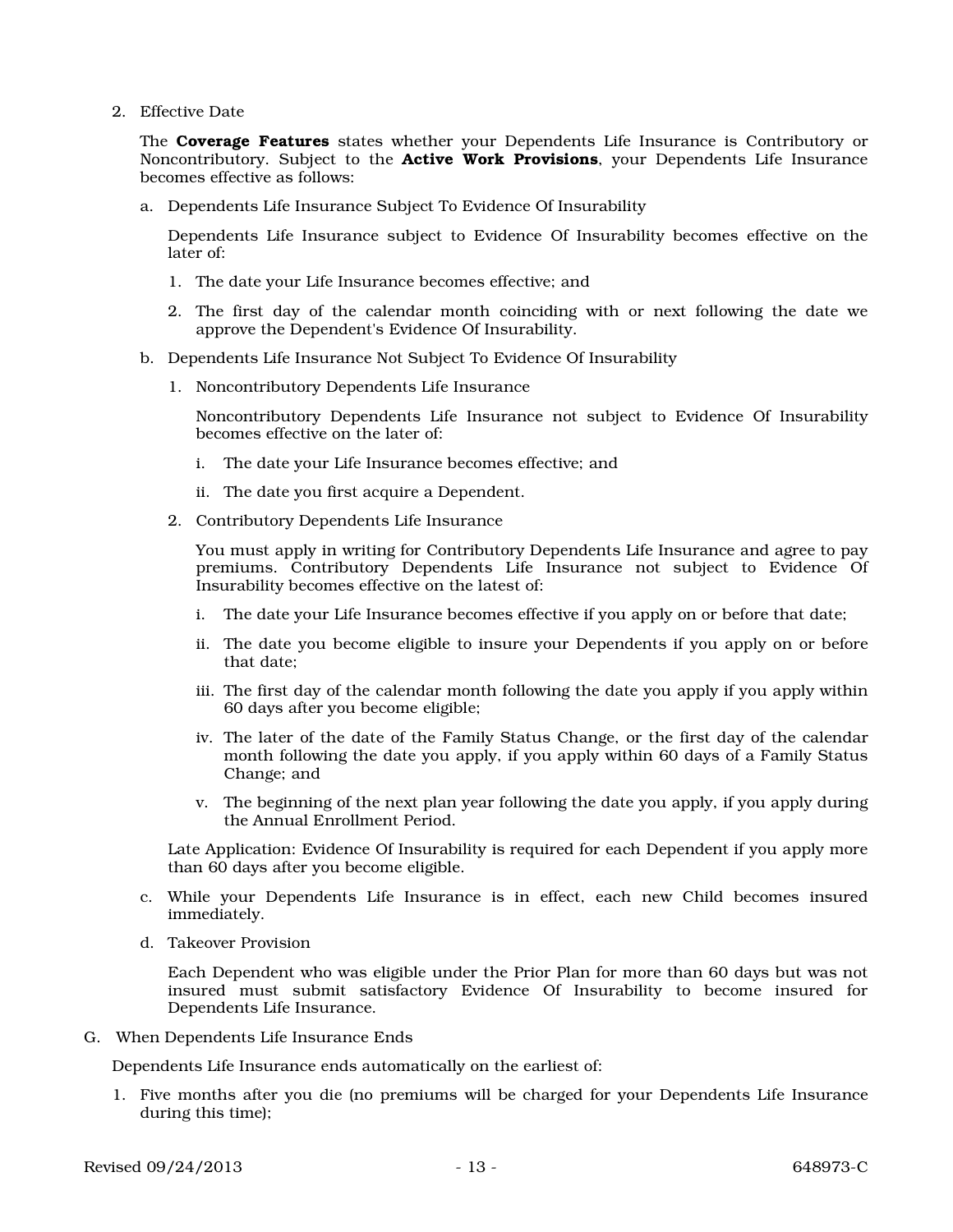- 2. The date your Life Insurance ends;
- 3. The date the Group Policy terminates, or the date Dependents Life Insurance terminates under the Group Policy;
- 4. The date the last period ends for which you made a premium contribution, if your Dependents Life Insurance is Contributory;
- 5. For your Spouse, the date of your divorcetermination of your Domestic Partner relationship;
- 6. For any Dependent, the date the Dependent ceases to be a Dependent; and
- 7. For a Child who is Disabled, 90 days after we mail you a request for proof of Disability, if proof is not given.

#### (SP & CH\_DOM\_SUIC ALL\_FAM STAT\_ANNUAL ENROL) LI.DL.OT.4

### ACCIDENTAL DEATH AND DISMEMBERMENT INSURANCE

A. Insuring Clause

If you or your Dependents have an accident,while insured for AD&D Insurance, and the accident results in a Loss, we will pay benefits according to the terms of the Group Policy after we receive Proof Of Loss satisfactory to us.

B. Definition Of Loss For AD&D Insurance

Loss means loss of life, hand, foot, sightmeets all of the following requirements:

- 1. Is caused solely and directly by an accident.
- 2. Occurs independently of all other causes.
- 3. Occurs within 365 days after the accident.
- 4. With respect to Loss of life, is evidenced by a certified copy of the death certificate.
- 5. With respect to all other Losses, is certified by a Physician in the appropriate specialty as determined by us.

With respect to a hand or foot, Loss means actual and permanent severance from the body at or above the wrist or ankle joint.

With respect to sight, Loss means entire, uncorrectable, and irrecoverable loss of sight.

C. Amount Payable

See Coverage Features for the AD&D Insurance schedule. The amount payable is a percentage of the AD&D Insurance Benefit in effect on the date of the accident and is determined by the Loss suffered. See AD&D Table Of Losses in the Coverage Features.

D. Changes In AD&D Insurance

Changes in your AD&D Insurance will become effective on the date your Life Insurance changes.

Changes in your AD&D Insurance for your Dependents will become effective on the date your Dependents Life Insurance changes.

E. AD&D Insurance Exclusions

No AD&D Insurance benefit is payable if the accident or Loss is caused or contributed to by any of the following:

- 1. War or act of War. War means declared or undeclared war, whether civil or international, and any substantial armed conflict between organized forces of a military nature.
- 2. Suicide or other intentionally self-inflicted Injury, while sane or insane.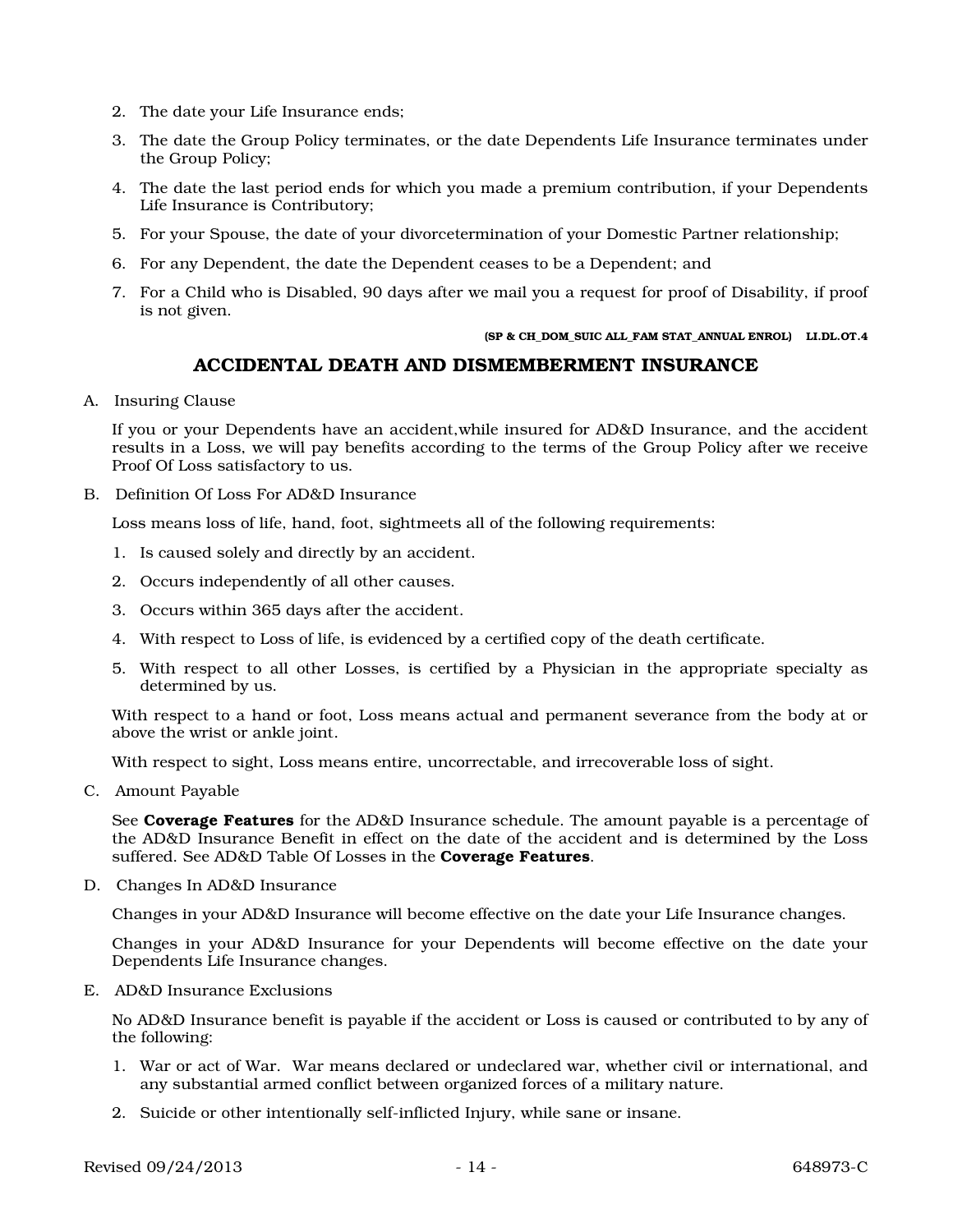- 3. Committing or attempting to commit an assault or felony, or actively participating in a violent disorder or riot. Actively participating does not include being at the scene of a violent disorder or riot while performing your official duties.
- 4. The voluntary use or consumption of any poison, chemical compound, alcohol or drug, unless used or consumed according to the directions of a Physician.
- 5. Sickness or Pregnancy at the time of the accident.
- 6. Heart attack or stroke.
- 7. Medical or surgical treatment for any of the above.
- F. Additional AD&D Benefits

Seat Belt Benefit

The amount of the Seat Belt Benefit is shown in the Coverage Features.

We will pay a Seat Belt Benefit if all of the following requirements are met:

- 1. You or your Dependents die as a result of an Automobile accident for which an AD&D Insurance Benefit is payable for that Loss of Life; and
- 2. The deceased is wearing and properly utilizing a Seat Belt System at the time of the accident, as evidenced by a police accident report.

Seat Belt System means a properly installed combination lap and shoulder restraint system that meets the Federal Vehicle Safety Standards of the National Highway Traffic Safety Administration. Seat Belt System will include a lap belt alone, but only if the Automobile did not have a combination lap and shoulder restraint system when manufactured. Seat Belt System does not include a shoulder restraint alone.

Automobile means a motor vehicle licensed for use on public highways.

Air Bag Benefit

The amount of the Air Bag Benefit is shown in the **Coverage Features**.

We will pay an Air Bag Benefit if all of the following requirements are met:

- 1. You or your Dependents die as a result of an Automobile accident for which a Seat Belt Benefit is payable for that Loss of life.
- 2. The Automobile is equipped with an Air Bag System that was installed as original equipment by the Automobile manufacturer and has received regular maintenance or scheduled replacement as recommended by the Automobile or Air Bag manufacturer.
- 3. The deceased is seated in the driver's or a passenger's seating position intended to be protected by the Air Bag System and the Air Bag System deploys, as evidenced by a police accident report.

Air Bag System means an automatically inflatable passive restraint system that is designed to provide automatic crash protection in front or side impact Automobile accidents and meets the Federal Vehicle Safety Standards of the National Highway Traffic Safety Administration.

Automobile means a motor vehicle licensed for use on public highways.

Career Adjustment Benefit

The amount of the Career Adjustment Benefit is shown in the **Coverage Features**.

We will pay a Career Adjustment Benefit to your Spouse if all of the following requirements are met:

1. You are insured for AD&D Insurance under the Group Policy.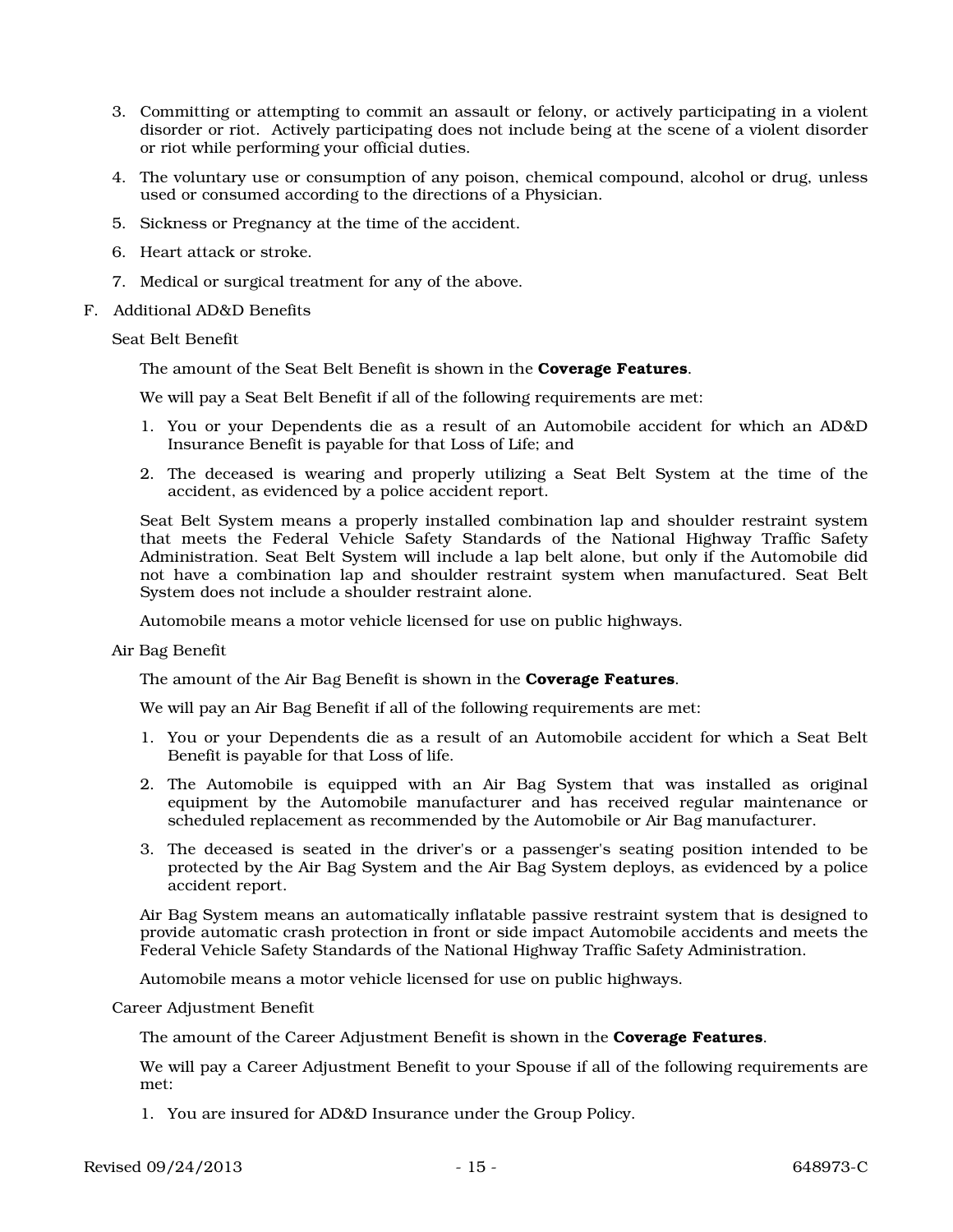- 2. You die as a result of an accident for which an AD&D Insurance Benefit is payable for Loss of your life.
- 3. Your Spouse is, within 36 months after the date of your death, registered and in attendance at an accredited institution of higher education or trades training program for the purpose of obtaining employment or increasing earnings.

No Career Adjustment Benefit will be paid if you have no surviving Spouse.

#### Child Care Benefit

The amount of the Child Care Benefit is shown in the **Coverage Features**.

We will pay a Child Care Benefit to your Spouse if all of the following requirements are met:

- 1. You are insured for AD&D Insurance under the Group Policy.
- 2. You die as a result of an accident for which an AD&D Insurance Benefit is payable for Loss of your life.
- 3. Your Spouse pays a licensed child care provider who is not a member of your family for child care provided to your Child(ren) under age 13 within 36 months of your death.
- 4. The child care is necessary in order for your Spouse to work or to obtain training for work or to increase earnings.
- No Child Care Benefit will be paid if you have no surviving Spouse.

Higher Education Benefit

The amount of the Higher Education Benefit is shown in the **Coverage Features**.

We will pay a Higher Education Benefit to your Child if all of the following requirements are met:

- 1. You are insured for AD&D Insurance under the Group Policy.
- 2. You die as a result of an accident for which an AD&D Insurance Benefit is payable for Loss of your life.
- 3. Your Child is, within 12 months after the date of your death, registered and in full-time attendance at an accredited institution of higher education beyond high school.

The Higher Education Benefit will be paid to each Child who meets the requirements of item 3 above, for a maximum of 4 consecutive years beginning on the date of your death. No Higher Education Benefit will be paid if there is no Child eligible to receive it.

- G. Becoming Insured For AD&D Insurance
	- 1. Eligibility

You become eligible for AD&D Insurance on the date your Life Insurance is effective.

You become eligible to insure your Dependents on the later of:

- a. The date your Life Insurance is effective; and
- b. The date your Dependents Life Insurance is effective.

A Member may be insured as both a Member and a Dependent. A Child may not be insured by more than one Member.

2. Effective Date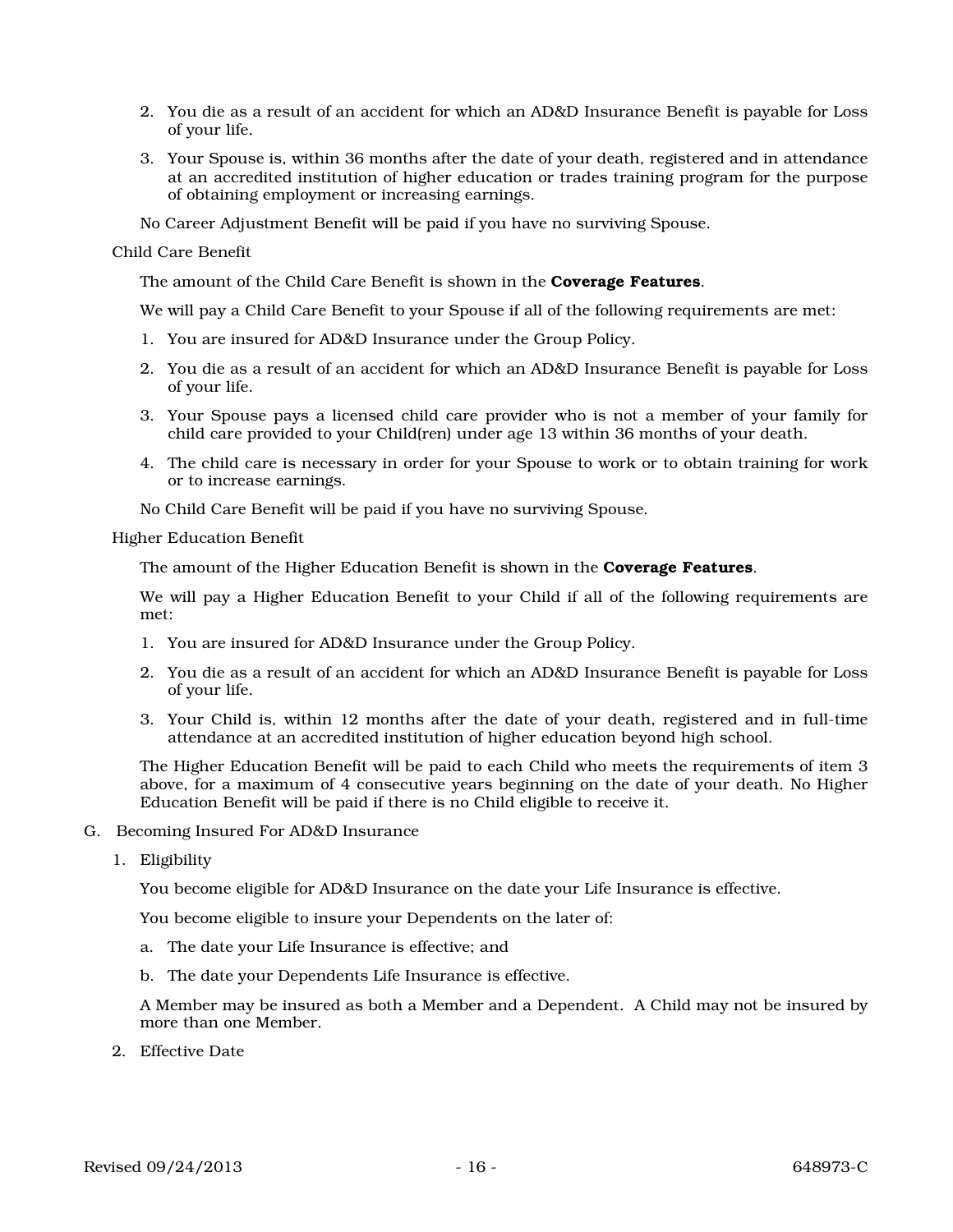The **Coverage Features** states whether AD&D Insurance is Contributory or Noncontributory. Subject to the **Active Work Provisions**, AD&D Insurance becomes effective as follows:

a. Noncontributory AD&D Insurance

Noncontributory AD&D Insurance becomes effective on the date you become eligible.

b. Contributory AD&D Insurance

You must apply in writing for Contributory AD&D Insurance and agree to pay premiums. Contributory AD&D Insurance becomes effective on the later of:

- (i) The date you become eligible if you apply on or before that date.
- (ii) The first day of the calendar month following the date you apply, if you apply after you become eligible.
- c. While AD&D Insurance for your Dependents is in effect, each new Dependent becomes insured immediately.
- H. When AD&D Insurance Ends

AD&D Insurance ends automatically on the earlier of:

- 1. The date your Life Insurance ends.
- 2. The date your Waiver Of Premium begins.
- 3. The date AD&D Insurance terminates under the Group Policy.
- 4. The date the last period ends for which a premium was paid for your AD&D Insurance.
- 5. For your Dependents, the date your Dependents Life Insurance ends.

(WITH DEPS\_MBR FB NO DEP REQD\_ALCOHL EXCL\_SEAT AIR COMBO) LI.AA.OT.5

### ACTIVE WORK PROVISIONS

If you are incapable of Active Work because of Sickness, Injury or Pregnancy on the day before the scheduled effective date of your insurance or an increase in your insurance, your insurance or increase will not become effective until the day after you complete one full day of Active Work as an eligible Member.

Active Work and Actively At Work mean performing the material duties of your own occupation at your Employer's usual place of business. You will also meet the Active Work requirement if:

- 1. You were absent from Active Work because of a regularly scheduled day off, holiday, or vacation day;
- 2. You were Actively At Work on your last scheduled work day before the date of your absence; and
- 3. You were capable of Active Work on the day before the scheduled effective date of your insurance or increase in your insurance.

.AW.OT.1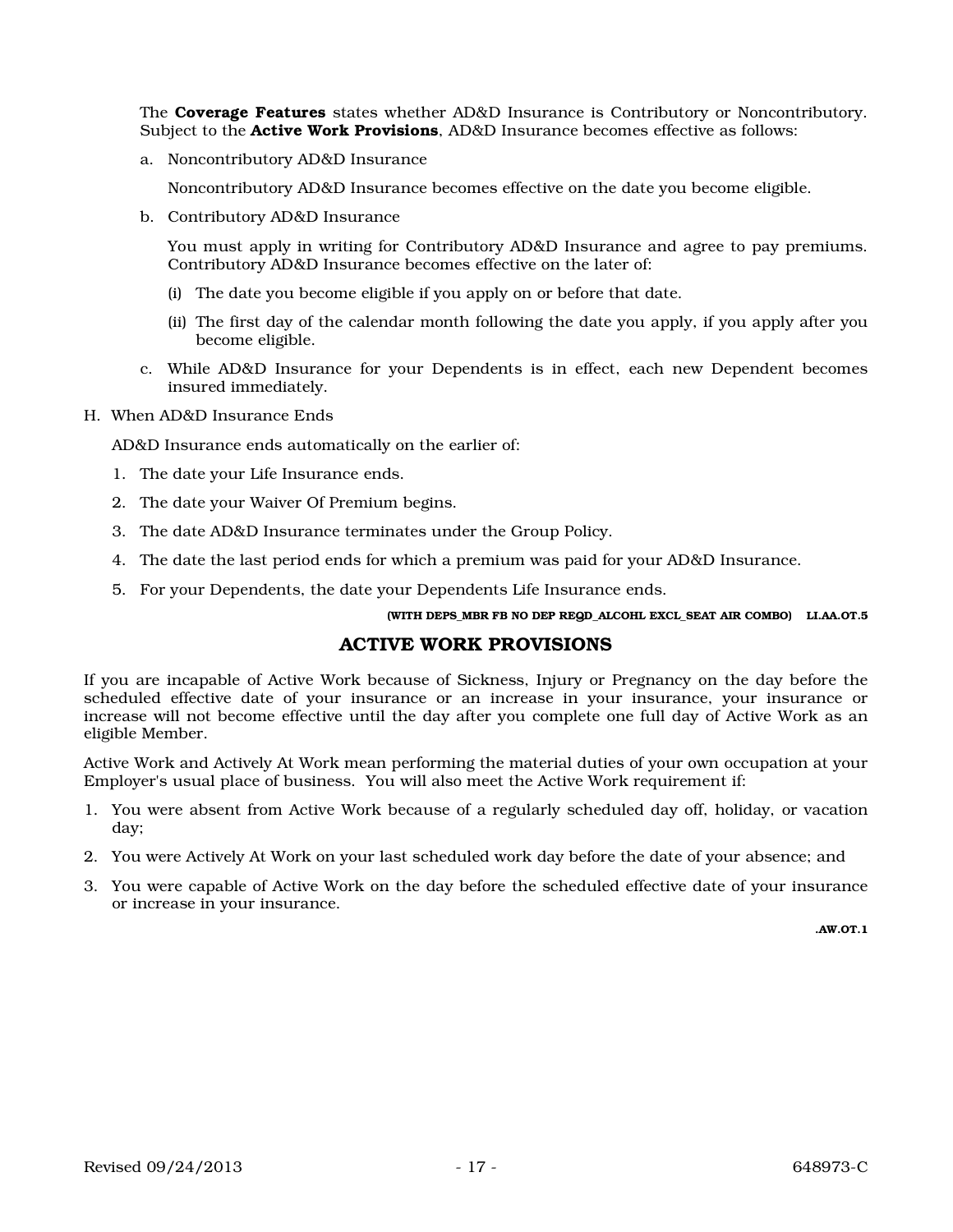### CONTINUITY OF COVERAGE

A. Waiver Of Active Work Requirement

If you were insured under the Prior Plan on the day before the effective date of your Employer's coverage under the Group Policy, you can become insured on the effective date of your Employer's coverage without meeting the Active Work requirement. See **Active Work Provisions.** 

B. Payment Of Benefit

The benefits payable before you meet the Active Work requirement will be:

- 1. The benefits which would have been payable under the terms of the Prior Plan if it had remained in force; reduced by
- 2. Any benefits payable under the Prior Plan.

.CC.FL.1

### PORTABILITY OF INSURANCE

A. Portability Of Insurance

You may continue your Insurance if your employment with your Employer terminates, subject to the following:

- 1. The amount of any Insurance to be continued must have been continuously in effect for at least 12 consecutive months on the date your employment terminates. In computing the 12 consecutive month period, we will include time insured under the Prior Plan.
- 2. You must be able to perform with reasonable continuity the material duties of at least one gainful occupation for which you are reasonably fitted by education, training and experience on the date your employment terminates.

If you do not continue your Life Insurance, you may not continue any other Insurance. Insurance continued under Waiver Of Premium may not be continued under this provision.

Insurance means your Life Insurance and if you continue your Life Insurance, includes the other insurance eligible for portability under the provision as shown in the **Coverage Features**.

B. Application And Premium Payment

To continue Insurance under this provision you must apply in writing and pay the first Portability Premium to us within 60 days after the date your employment terminates. The Portability Premium Rate is shown in the Coverage Features.

C. Amount Of Insurance

The minimum and maximum amounts of Insurance eligible for portability are shown in the Coverage Features.

The amount of Insurance you continue under this provision cannot be increased.

The amount of your Insurance will be reduced or terminated according to the terms of the Group Policy in effect on the date your employment terminates,

D. When Insurance Ends

Insurance continued under this provision ends automatically on the earliest of:

- 1. The date it would otherwise end under the Group Policy.
- 2. The date you become insured under any other group life insurance plan.
- 3. For any Dependent, the date you insured the Dependent under any other group life insurance plan.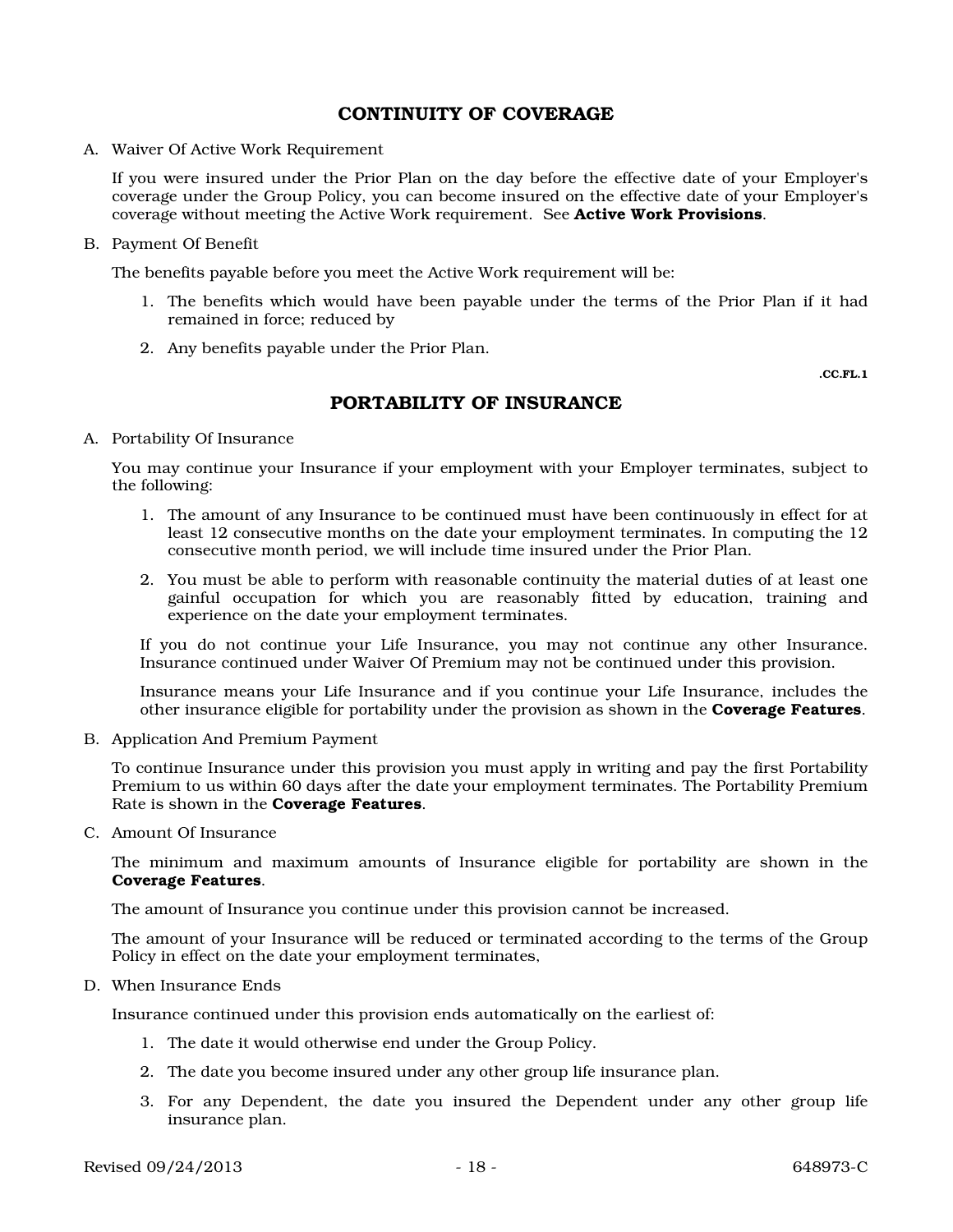E. Group Policy Provisions

Except as provided above, Insurance continued under this provision is subject to all other terms of the Group Policy. With respect to any notice you are required to provide to the Policyholder or your Employer under other provisions of the Group Policy, such notice must be provided to us while your Insurance is continued.

(WITH DL REF) LI.PY.OT.2X

## WAIVER OF PREMIUM

### A. Waiver Of Premium Benefit

Insurance will be continued without payment of premiums while you are Totally Disabled if:

- 1. You become Totally Disabled while insured under the Group Policy and under age 75;
- 2. You complete your Waiting Period; and
- 3. You give us satisfactory Proof Of Loss.

However, continuation of insurance without payment of premium is limited to 12 months if you become Totally Disabled on or after age 75.

We may have you examined at our expense at reasonable intervals. Any such examination will be conducted by specialists of our choice.

- B. Definitions For Waiver Of Premium
	- 1. Insurance means all your insurance under the Group Policy, except AD&D Insurance and Dependents AD&D Insurance.
	- 2. Waiting Period means the 180 consecutive day period beginning on the date you become Totally Disabled. Waiver Of Premium begins when you complete the Waiting Period.
- C. Premium Payment

Premium payment must continue until the later of:

- 1. The date you complete your Waiting Period; and
- 2. The date we approve your claim for Waiver Of Premium.
- D. Refund Of Premiums

We will refund up to 12 months of the premiums that were paid for Insurance after the date you become Totally Disabled.

E. Amount Of Insurance

The amount of Insurance eligible for Waiver Of Premium is the amount in effect on the day before you become Totally Disabled. However, the following will apply:

- 1. will be reduced or terminated according to the Group Policy provisions in effect on the day before you become Totally Disabled.
- 2. If you receive an Accelerated Benefit, Insurance will be reduced according to the **Accelerated** Benefit provision.
- F. Effect Of Death During The Waiting Period

If you die during the Waiting Period and are otherwise eligible for Waiver Of Premium, the Waiting Period will be waived.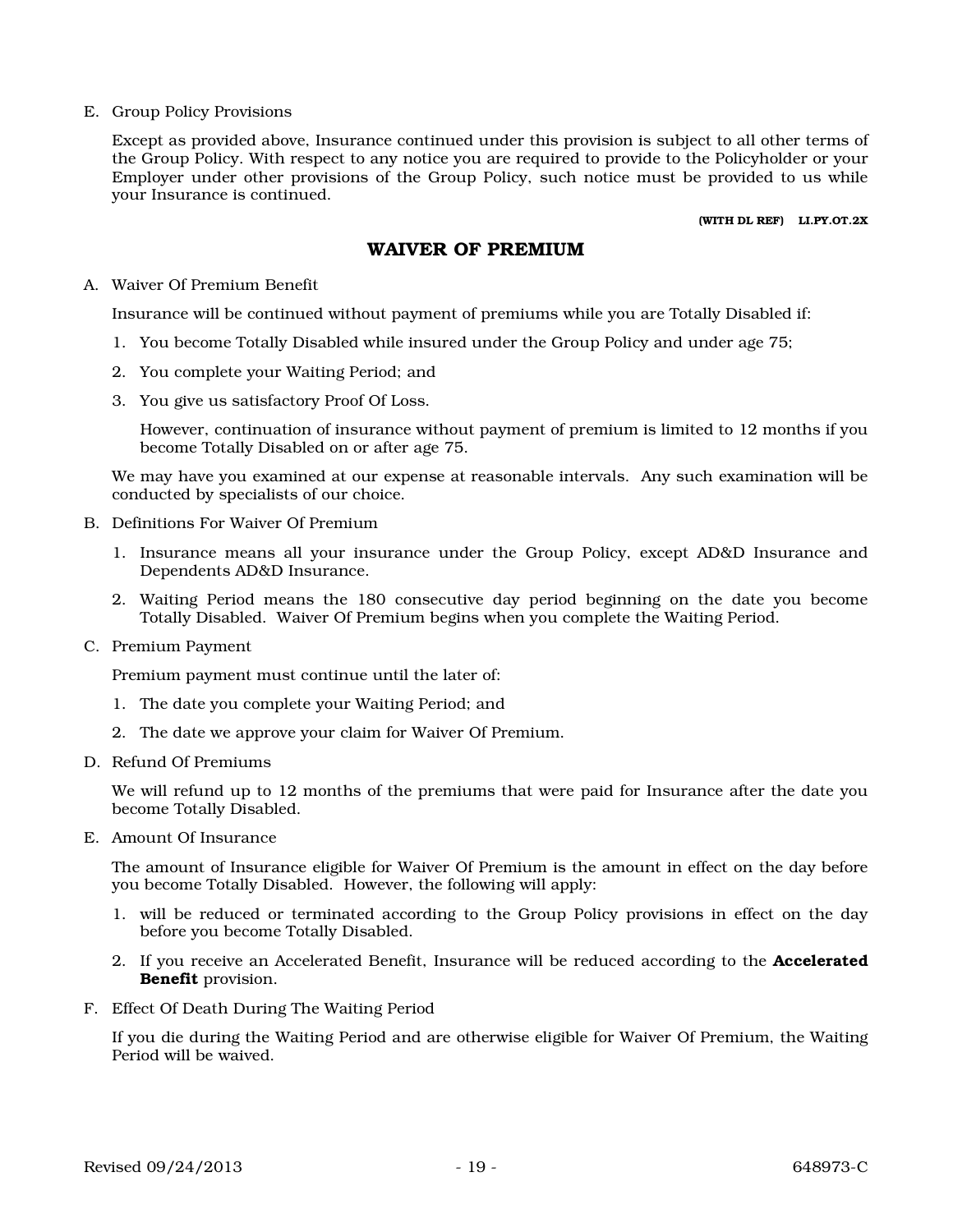G. Termination Or Amendment Of The Group Policy

Insurance will not be affected by termination or amendment of the Group Policy after you become Totally Disabled.

H. When Waiver Of Premium Ends

Waiver Of Premium ends on the earliest of:

- 1. The date you cease to be Totally Disabled;
- 2. Twelve months after the date you become Totally Disabled if you become Totally Disabled on or after age 75;
- 3. 90 days after the date we mail you a request for additional Proof Of Loss, if it is not given;
- 4. The date you fail to attend an examination or cooperate with the examiner;
- 5. With respect to the amount of Insurance which an insured has converted, the effective date of the individual life insurance policy issued to the insured; and
- 6. The date you reach age 99. However, if on the date the Group Policy terminates you are age 98 and you are eligible for Waiver Of Premium, Insurance will continue for an additional 12 months, subject to all other terms of the Group Policy.

(ELIG 60\_TERMS 99) LI.WP.FL.2X

### ACCELERATED BENEFIT

A. Accelerated Benefit

If you give us satisfactory proof of having a Qualifying Medical Condition while you are insured under the Group Policy, you may have the right to receive during your lifetime a portion of your Insurance as an Accelerated Benefit. You must have at least \$10,000 of Insurance in effect to be eligible.

If your Insurance is scheduled to end within 24 months following the date you apply for the Accelerated Benefit, you will not be eligible for the Accelerated Benefit.

Qualifying Medical Condition means you are terminally ill as a result of an illness or physical condition which is reasonably expected to result in death within 12 months.

We may have you examined at our expense in connection with your claim for an Accelerated Benefit. Any such examination will be conducted by one or more Physicians of our choice.

B. Application For Accelerated Benefit

You must apply for an Accelerated Benefit. To apply you must give us satisfactory Proof Of Loss on our forms. Proof Of Loss must include a statement from a Physician that you have a Qualifying Medical Condition.

C. Amount Of Accelerated Benefit

You may receive an Accelerated Benefit of up to 75% of your Insurance. The maximum Accelerated Benefit is \$500,000. The minimum Accelerated Benefit is \$5,000 or 10% of your Insurance, whichever is greater.

If the amount of your Insurance is scheduled to reduce within 24 months following the date you apply for the Accelerated Benefit, your Accelerated Benefit will be based on the reduced amount.

The Accelerated Benefit will be paid to you once in your lifetime in a lump sum. If you recover from your Qualifying Medical Condition after receiving an Accelerated Benefit, we will not ask you for a refund.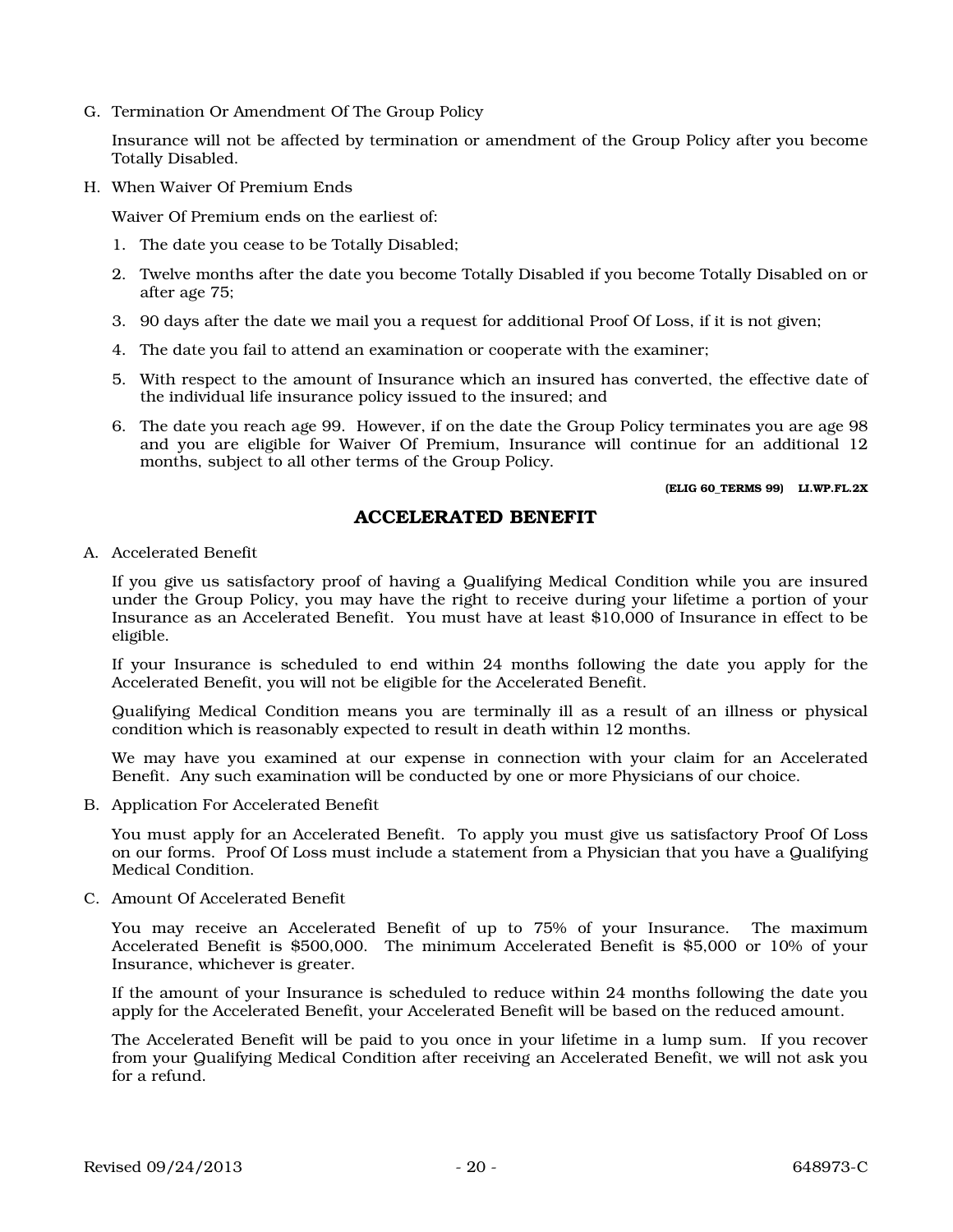D. Effect On Insurance And Other Benefits

For any purpose other than premium payment, the amount of your Insurance after payment of the Accelerated Benefitwill be the greater of the amounts in (1) and (2) below; however, if you assign your rights under the Group Policy, the amount of your Insurance will be the amount in (2) below.

- (1) 10% of the amount of your Insurance as if no Accelerated Benefit had been paid; or
- (2) The amount of your Insurance as if no Accelerated Benefit had been paid; minus

The amount of the Accelerated Benefit; minus

An interest charge calculated as follows:

A times B times C divided by 365 = interest charge.

A = The amount of the Accelerated Benefit.

- B = The monthly average of our variable policy loan interest rate.
- C = The number of days from payment of the Accelerated Benefit to the earlier of (1) the date you die, and (2) the date you have a Right To Convert.

The amount of your AD&D Insurance, if any, is not affected by payment of the Accelerated Benefit. AD&D is not continued under Waiver Of Premium.

Note: If you assign your rights under the Group Policy, the amount of your Insurance after payment of the Accelerated Benefit will be the amount in (2) above.

E. Exclusions

No Accelerated Benefit will be paid if:

- 1. All or part of your Insurance must be paid to your Child(ren), or your Spouse or former Spouse as part of a court approved divorce decree, separate maintenance agreement, or property settlement agreement.
- 2. You are married and live in a community property state unless you give us a signed written consent from your Spouse.
- 3. You have made an assignment of all or part of your Insurance unless you give us a signed written consent from the assignee.
- 4. You have filed for bankruptcy, unless you give us written approval from the Bankruptcy Court for payment of the Accelerated Benefit.
- 5. You are required by a government agency to use the Accelerated Benefit to apply for, receive, or continue a government benefit or entitlement.
- 6. You have previously received an Accelerated Benefit under the Group Policy.
- F. Definitions For Accelerated Benefit

Insurance means your Life Insurance Benefit under the Group Policy.

.AB.OT.5X

# RIGHT TO CONVERT

#### A. Right To Convert

You may buy an individual policy of life insurance without Evidence Of Insurability if:

- 1. Your Insurance ends or is reduced due to a Qualifying Event; and
- 2. You apply in writing and pay us the first premium during the Conversion Period.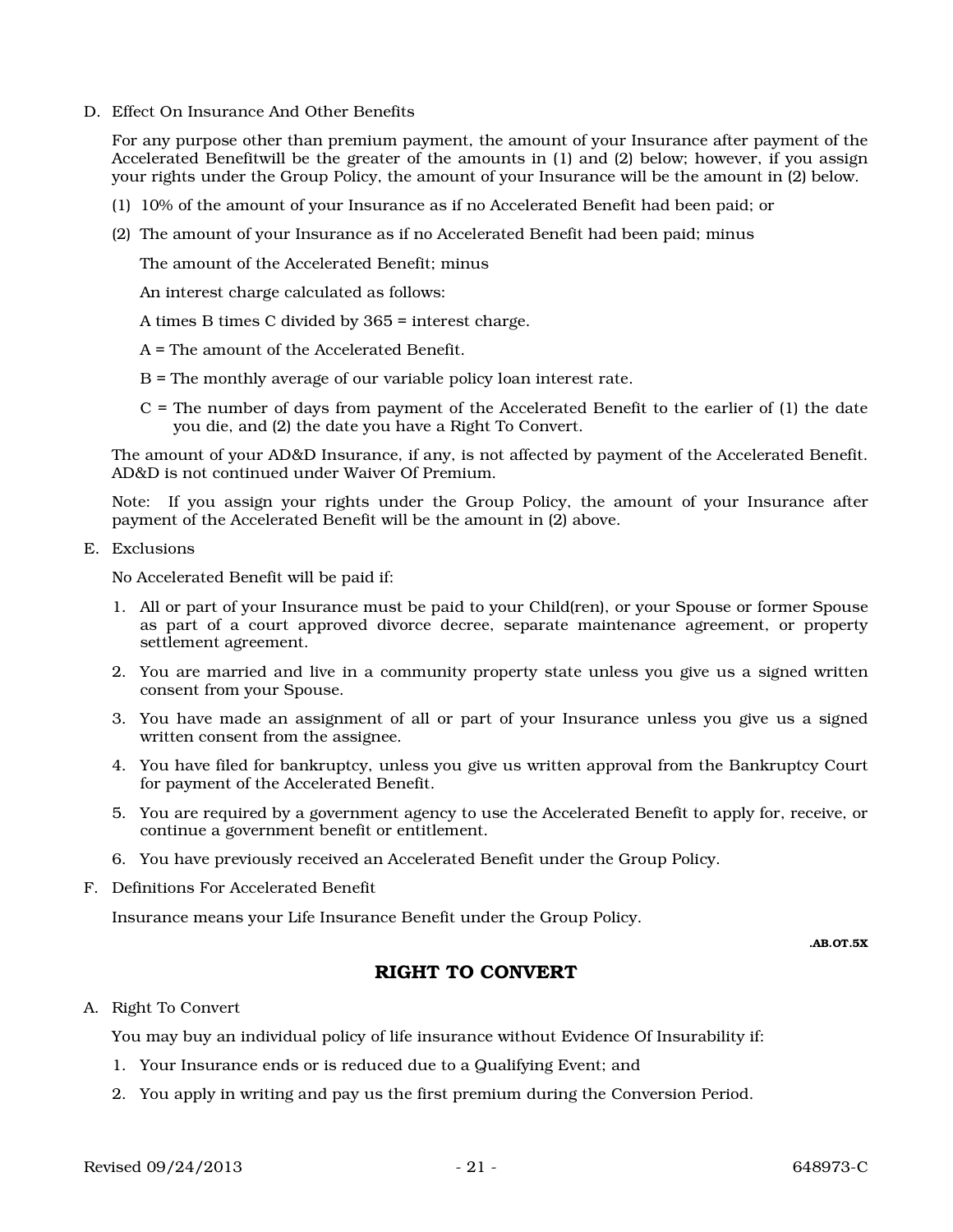Except as limited under C. Limits On Right To Convert, the maximum amount you have a Right To Convert is the amount of your Insurance which ended.

- B. Definitions For Right To Convert
	- 1. Conversion Period means the 60-day period after the date of any Qualifying Event.
	- 2. Insurance means all your insurance under the Group Policy, including insurance continued under Waiver Of Premium, but excluding AD&D Insurance.
	- 3. Qualifying Event means termination or reduction of your Insurance for any reason except:
		- a. The Member's failure to make a required premium contribution.
		- b. Payment of an Accelerated Benefit.
	- 4. You and your mean any person insured under the Group Policy.
- C. Limits On Right To Convert

If your Insurance ends or is reduced because of termination or amendment of the Group Policy, 1 and 2 below will apply.

- 1. You may not convert Insurance which has been in effect for less than the Minimum Time Insured. See Coverage Features.
- 2. The maximum amount you have a Right To Convert is the lesser of:
	- a. The amount of your Insurance which ended, minus any other group life insurance for which you become eligible during the Conversion Period; and
	- b. The Maximum Conversion Amount. See **Coverage Features.**
- D. The Individual Policy

You may select any form of individual life insurance policy we issue to persons of your age, except:

- 1. A term insurance policy;
- 2. A universal life policy;
- 3. A policy with disability, accidental death, or other additional benefits; or
- 4. A policy in an amount less than the minimum amount we issue for the form of life insurance you select.

The individual policy of life insurance will become effective on the day after the end of the Conversion Period. We will use our published rates for standard risks to determine the premium.

E. Death During The Conversion Period

If you die during the Conversion Period, we will pay a death benefit equal to the maximum amount you had a Right To Convert, whether or not you applied for an individual policy. The benefit will be paid according to the Benefit Payment And Beneficiary Provisions.

.RC.OT.1

### CLAIMS

A. Filing A Claim

Claims should be filed on our forms. If we do not provide our forms within 15 days after they are requested, the claim may be submitted in a letter to us.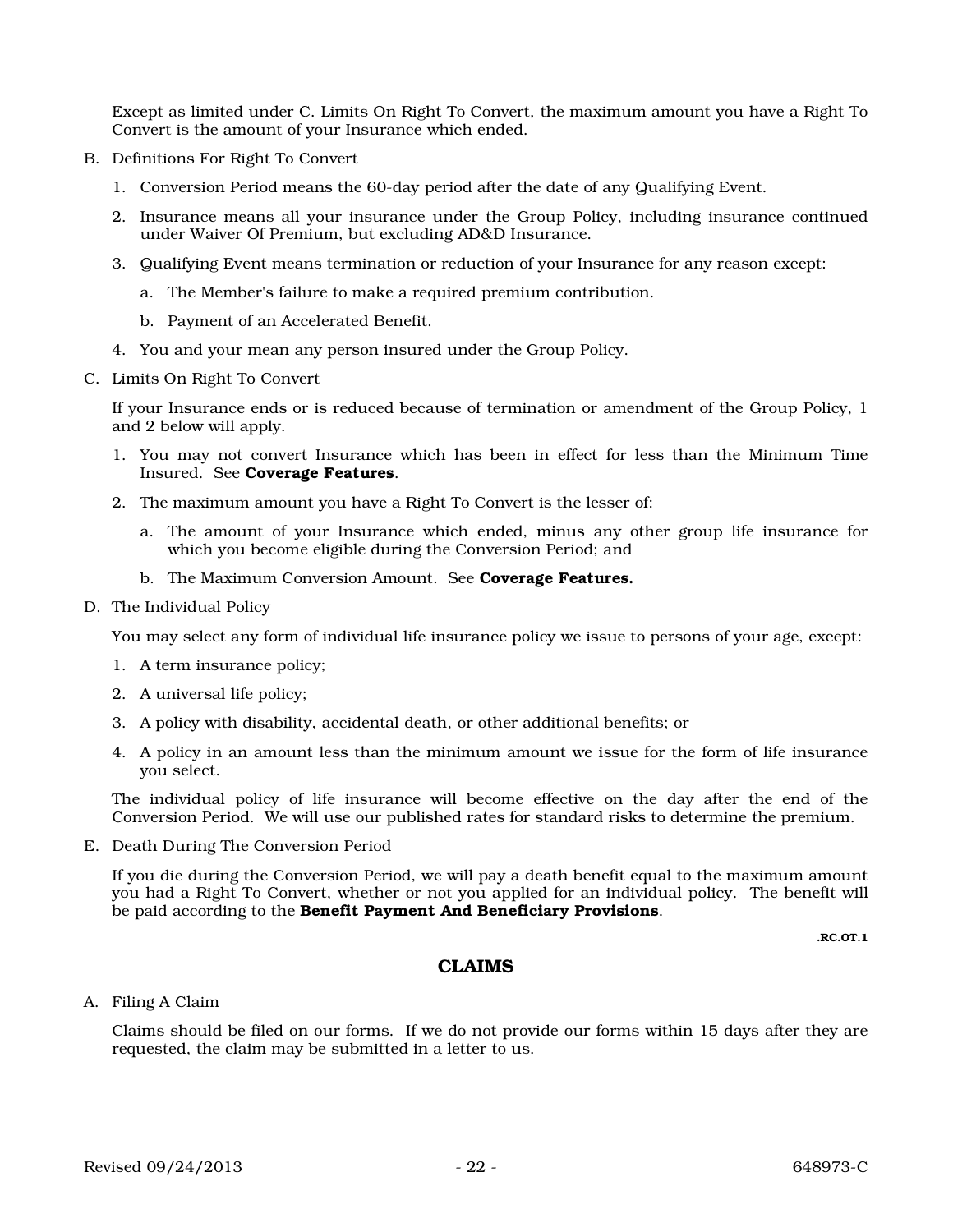B. Time Limits On Filing Proof Of Loss

Proof Of Loss must be provided within 90 days after the date of the loss. If that is not possible, it must be provided as soon as reasonably possible, but not later than one year after that 90-day period.

Proof Of Loss for Waiver Of Premium must be provided within 12 months after the end of the Waiting Period. We will require further Proof Of Loss at reasonable intervals, but not more often than once a year after you have been continuously Totally Disabled for two years.

If Proof Of Loss is filed outside these time limits,claim will be denied. These limits will not apply while the Member or Beneficiary lacks legal capacity.

C. Proof Of Loss

Proof Of Loss means written proof that a loss occurred:

- 1. For which the Group Policy provides benefits;
- 2. Which is not subject to any exclusions; and
- 3. Which meets all other conditions for benefits.

Proof Of Loss includes any other information we may reasonably require in support of a claim. Proof Of Loss must be in writing and must be provided at the expense of the claimant. No benefits will be provided until we receive Proof Of Loss satisfactory to us.

D. Investigation Of Claim

We may have you examined at our expense at reasonable intervals. Any such examination will be conducted by specialists of our choice.

We may have an autopsy performed at our expense, except where prohibited by law.

E. Time Of Payment

We will pay benefits within 60 days after Proof Of Loss is satisfied.

F. Notice Of Decision On Claim

We will evaluate a claim for benefits promptly after we receive it. With respect to all claims except Waiver Of Premium claims (or other benefits based on disability), within 90 days after we receive the claim we will send the claimant: (a) a written decision on the claim; or (b) a notice that we are extending the period to decide the claim for an additional 90 days.

With respect to Waiver Of Premium claims (or other benefits based on disability), within 45 days after we receive the claim we will send the claimant: (a) a written decision on the claim; or (b) a notice that we are extending the period to decide the claim for 30 days. Before the end of this extension period we will send the claimant: (a) a written decision on the Waiver Of Premium claim (or other benefits based on disability); or (b) a notice that we are extending the period to decide the claim for an additional 30 days. If an extension is due to the claimant's failure to provide information necessary to decide the Waiver Of Premium claim (or other benefits based on disability), the extended time period for deciding the claim will not begin until the claimant provides the information or otherwise responds.

If we extend the period to decide the claim, we will notify the claimant of the following: (a) the reasons for the extension; (b) when we expect to decide the claim; (c) an explanation of the standards on which entitlement to benefits is based; (d) the unresolved issues preventing a decision; and (e) any additional information we need to resolve those issues.

If we request additional information, the claimant will have 45 days to provide the information. If the claimant does not provide the requested information within 45 days, we may decide the claim based on the information we have received.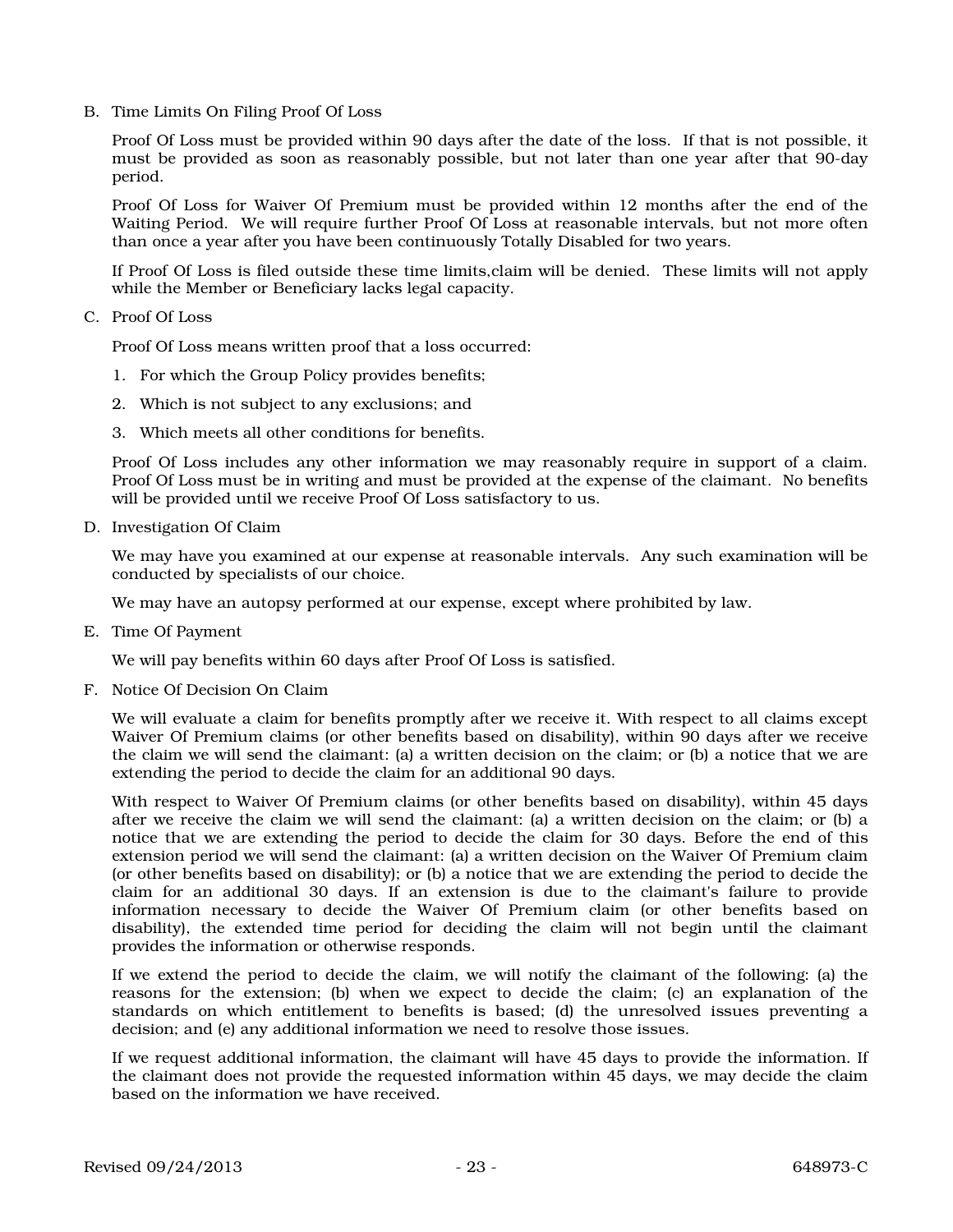If we deny any part of the claim, we will send the claimant a written notice of denial containing:

- 1. The reasons for our decision.
- 2. Reference to the parts of the Group Policy on which our decision is based.
- 3. A description of any additional information needed to support the claim.
- 4. Information concerning the claimant's right to a review of our decision.

### G. Review Procedure

If all or part of a claim is denied, the claimant may request a review. The claimant must request a review in writing:

- 1. Within 180 days after receiving notice of the denial of a claim for Waiver Of Premium (or other benefits based on disability);
- 2. Within 60 days after receiving notice of the denial of any other claim.

The claimant may send us written comments or other items to support the claim. The claimant may review and receive copies of any non-privileged information that is relevant to the request for review. There will be no charge for such copies. Our review will include any written comments or other items the claimant submits to support the claim.

We will review the claim promptly after we receive the request. With respect to all claims except Waiver Of Premium claims (or other benefits based on disability), within 60 days after we receive the request for review we will send the claimant: (a) a written decision on review; or (b) a notice that we are extending the review period for 60 days.

With respect to Waiver Of Premium claims (or other benefits based on disability), within 45 days after we receive the request for review we will send the claimant: (a) a written decision on review; or (b) a notice that we are extending the review period for 45 days.

If an extension is due to the claimant's failure to provide information necessary to decide the claim on review, the extended time period for review of the claim will not begin until the claimant provides the information or otherwise responds.

If we extend the review period, we will notify the claimant of the following: (a) the reasons for the extension; (b) when we expect to decide the claim on review; and (c) any additional information we need to decide the claim.

If we request additional information, the claimant will have 45 days to provide the information. If the claimant does not provide the requested information within 45 days, we may conclude our review of the claim based on the information we have received.

With respect to Waiver Of Premium claims (or other benefits based on disability), the person conducting the review will be someone other than the person who denied the claim and will not be subordinate to that person. The person conducting the review will not give deference to the initial denial decision. If the denial was based on a medical judgement, the person conducting the review will consult with a qualified health care professional. This health care professional will be someone other than the person who made the original medical judgement and will not be subordinate to that person. The claimant may request the names of medical or vocational experts who provided advice to us about a claim for Waiver Of Premium (or other benefits based on disability).

If we deny any part of the claim on review, the claimant will receive a written notice of denial containing:

- 1. The reasons for our decision.
- 2. Reference to the parts of the Group Policy on which our decision is based.
- 3. Information concerning the claimant's right to receive, free of charge, copies of non-privileged documents and records relevant to the claim.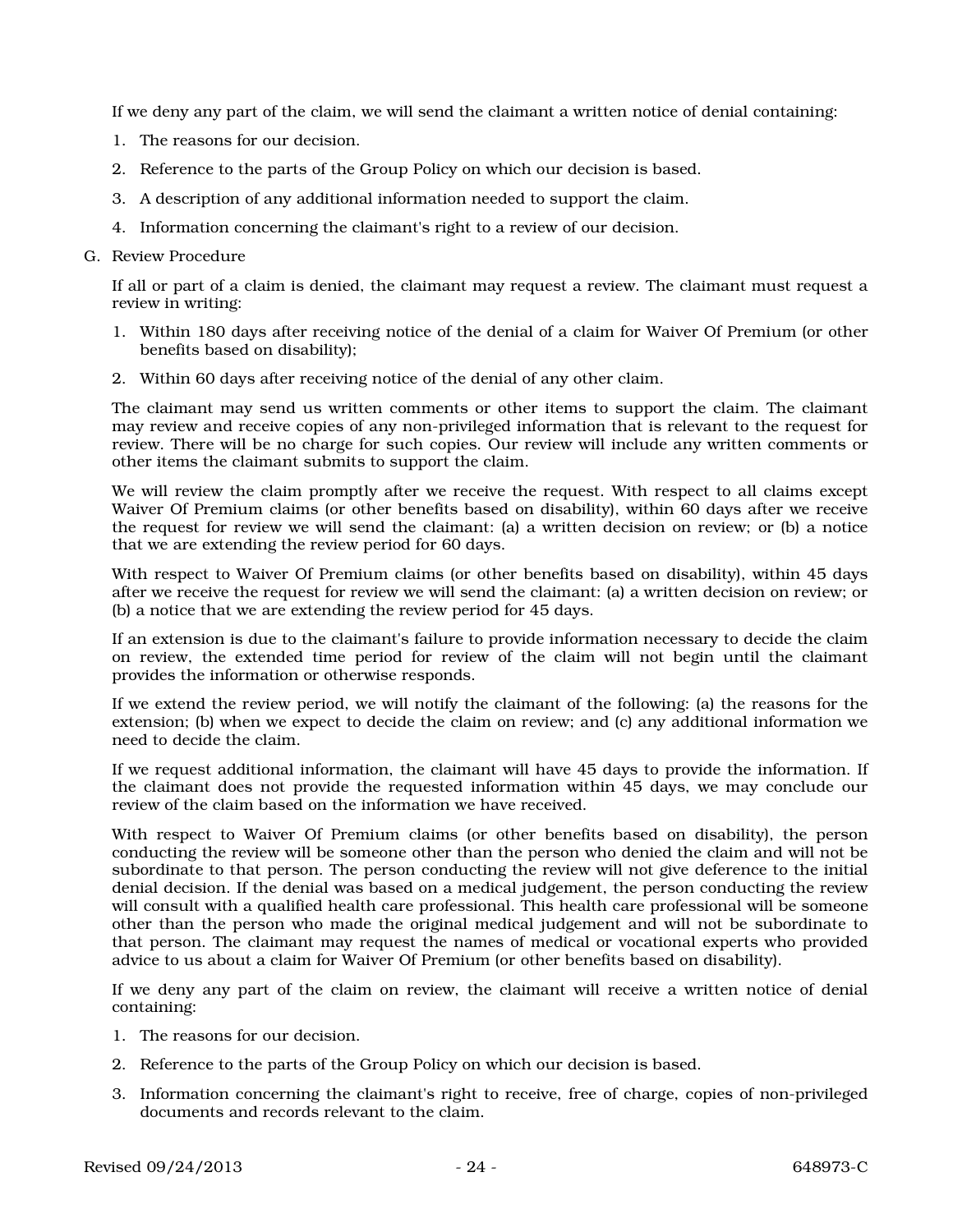### ASSIGNMENT

You may make an absolute or collateral assignment of all your Life and AD&D Insurance, subject to 1 through 7 below.

- 1. All insurance under the Group Policy, including AD&D Insurance, is assignable. Dependents Life Insurance is not assignable.
- 2. An absolute assignment must be irrevocable. It must transfer all rights, including:
	- a. The right to change the Beneficiary;
	- b. The right to buy an individual life insurance policy on your life under **Right To Convert**; and
	- c. The right to receive accidental dismemberment benefits.
	- d. The right to apply for and receive an Accelerated Benefit.
- 3. The assignment will apply to all of your Life and AD&D Insurance in effect on the date of the assignment or becoming effective after that date.
- 4. The assignment may be to any person permitted by law.
- 5. The assignment will have no effect unless it is: made in writing, signed by you, and delivered to the Policyholder or Employer in your lifetime. Neither we, the Policyholder, nor the Employer are responsible for the validity, sufficiency or effect of the assignment.
- 6. All accidental dismemberment benefits will be paid to the assignee. All death benefits will be paid according to the beneficiary designation on file with the Policyholder or Employer, and the **Benefit** Payment And Beneficiary Provisions.
- 7. The assignment will not change the Beneficiary, unless the assignee later changes the Beneficiary. Any payment we make according to the beneficiary designation on file with the Policyholder or Employer or the Employer, and the **Benefit Payment And Beneficiary Provisions** will fully discharge us to the extent of the payment.

You may not make an assignment which is contrary to the rules in 1 through 7 above.

(ALLOWED) LI.AS.FL.2

## BENEFIT PAYMENT AND BENEFICIARY PROVISIONS

- A. Payment Of Benefits
	- 1. Except as provided in item 5 below, benefits payable because of your death will be paid to the Beneficiary you name. See B through E of this section.
	- 2. AD&D Insurance benefits payable for Losses other than Loss of Life will be paid to the person who suffers the Loss for which benefits are payable. Any such benefits remaining unpaid at that person's death will be paid according to the provisions for payment of a death benefit.
	- 3. The benefits below will be paid to you if you are living.
		- a. AD&D Insurance benefits payable because of the death of your Dependent.
		- b. Dependents Life Insurance benefits.
		- c. Accelerated Benefits.
	- 4. Dependents Life Insurance benefits and AD&D Insurance benefits payable because of the death of your Dependent which are unpaid at your death will be paid in equal shares to the first surviving class of the classes below.
		- a. The children of the Dependent.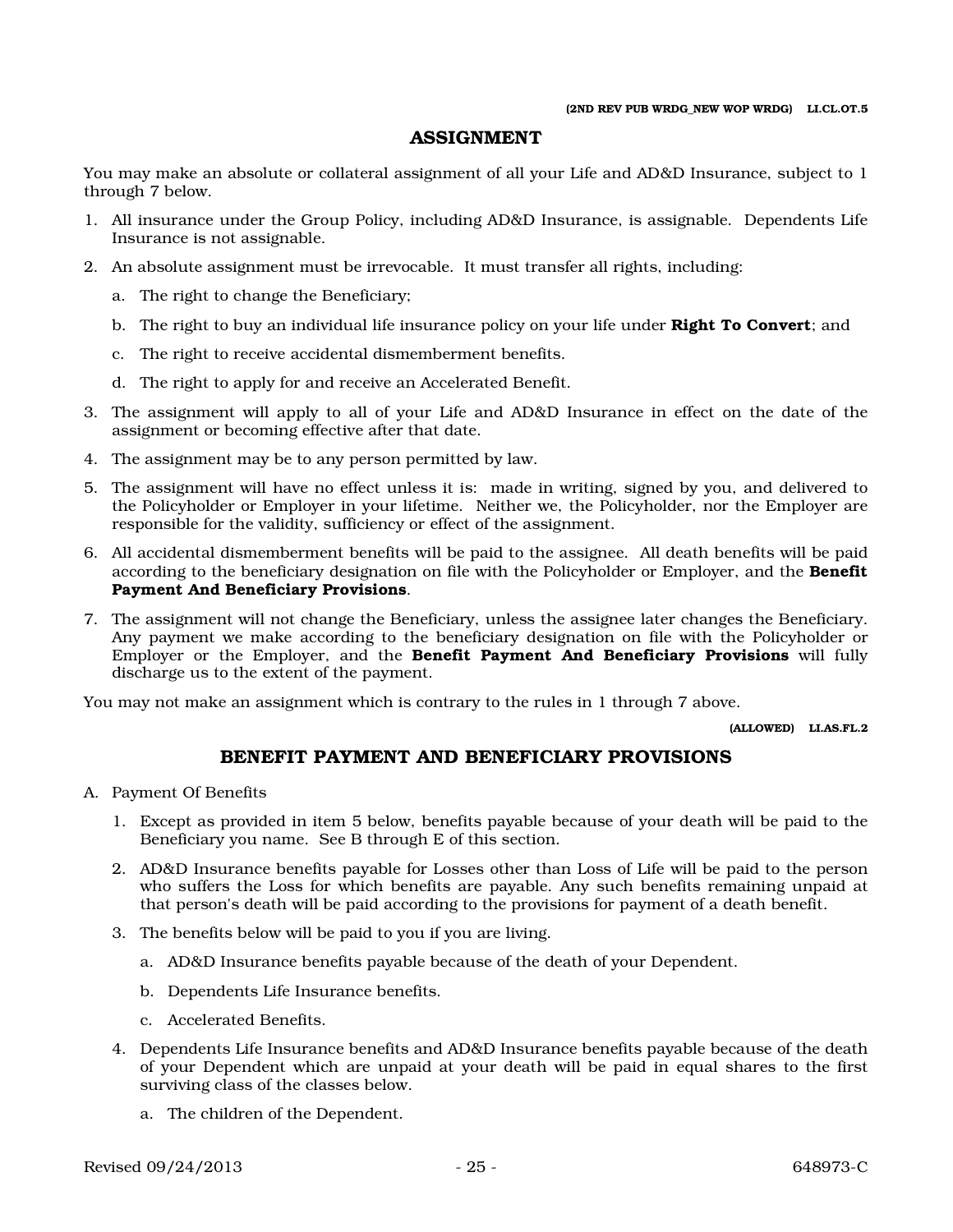- b. The parents of the Dependent.
- c. The brothers and sisters of the Dependent.
- d. Your estate.
- 5. Additional Benefits will be paid as follows:

The Child Care Benefit will be paid to your surviving Spouse. No Child Care Benefit will be paid if you have no Spouse.

The Career Adjustment Benefit will be paid to your Spouse. No Career Adjustment Benefit will be paid if you have no Spouse.

The Higher Education Benefit will be paideach eligible Child. No Higher Education Benefit will be paid if there is no Child eligible to receive it.

The Repatriation Benefit will be paid to the person who incurs the transportation expenses.

B. Naming A Beneficiary

Beneficiary means a person you name to receive death benefits. You may name one or more Beneficiaries.

If you name two or more Beneficiaries in a class:

- 1. Two or more surviving Beneficiaries will share equally, unless you provide for unequal shares.
- 2. If you provide for unequal shares in a class, and two or more Beneficiaries in that class survive, we will pay each surviving Beneficiary his or her designated share. Unless you provide otherwise, we will then pay the share(s) otherwise due to any deceased Beneficiary(ies) to the surviving Beneficiaries pro rata based on the relationship that the designated percentage or fractional share of each surviving Beneficiary bears to the total shares of all surviving Beneficiaries.
- 3. If only one Beneficiary in a class survives, we will pay the total death benefits to that Beneficiary.

You may name or change Beneficiaries at any time without the consent of a Beneficiary.

We will provide a form on which you can designate your Beneficiary(ies). This form will typically be provided in a hardcopy format. However, at the Policyholder's request, and subject to our approval, the form may instead be provided electronically.

Your Beneficiary designation must be the same for Life Insurance and AD&D Insurance death benefits.

You may name or change Beneficiaries in writing. Writing includes a form signed by you; or a verification from us, or our designated agent, the Policyholder, the Policyholder's designated agent, the Employer, or the Employer's designated agent of an electronic designation made by you.

Your designation:

- 1. Must be dated;
- 2. Must be delivered to us, our designated agent, the Policyholder, the Policyholder's designated agent, the Employer, or the Employer's designated agent; during your lifetime.
- 3. Must relate to the insurance provided under the Group Policy; and
- 4. Will take effect on the date it is delivered or, if an electronic designation, verified by us, our designated agent, the Policyholder, the Policyholder's designated agent, the Employer, or the Employer's designated agent.

If we approve it, a designation, which meets the requirements of a Prior Plan, will be accepted as your Beneficiary designation under the Group Policy.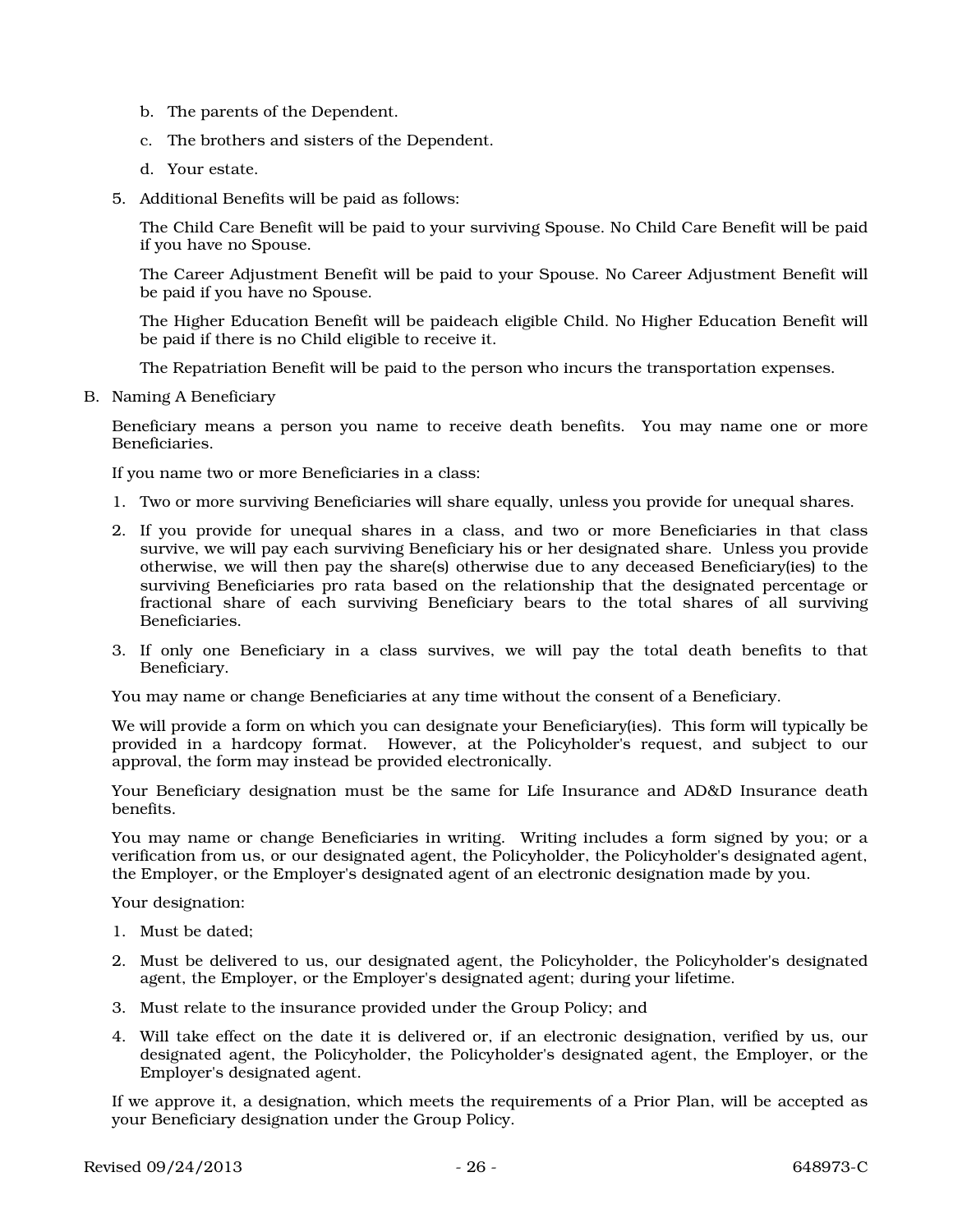C. Simultaneous Death Provision

If a Beneficiary or a person in one of the classes listed in item D. No Surviving Beneficiary dies on the same day you die, or within 15 days thereafter, benefits will be paid as if that Beneficiary or person had died before you, unless Proof Of Loss with respect to your death is delivered to us before the date of the Beneficiary's death.

D. No Surviving Beneficiary

If you do not name a Beneficiary, or if you are not survived by one, benefits will be paid in equal shares to the first surviving class of the classes below.

- 1. Your Spouse. (See Definitions)
- 2. Your children.
- 3. Your parents.
- 4. Your brothers and sisters.
- 5. Your estate.
- E. Methods Of Payment

Recipient means a person who is entitled to benefits under this **Benefit Payment and Beneficiary** Provisions section.

1. Lump Sum

If the amount payable to a Recipient is less than \$25,000, we will pay it in a lump sum.

2. Standard Secure Access Checking Account

If the amount payable to a Recipient is \$25,000, or more, we will deposit it into a Standard Secure Access checking account which:

- a. Bears interest at a rate equal to the 13-week Treasury Bill (T-Bill) auction rate, but not to exceed 5%;
- b. Is owned by the Recipient;
- c. Is subject to the terms and conditions of a confirmation certificate which will be given to the Recipient; and
- d. Is fully guaranteed by us.
- 3. Installments

Payment to a Recipient may be made in installments if:

- a. The amount payable is \$25,000 or more;
- b. The Recipient chooses; and
- c. We agree.

To the extent permitted by law, the amount payable to the Recipient will not be subject to any legal process or to the claims of any creditor or creditor's representative.

### (FB\_REPAT\_ELECT/TEL DESIG\_WITH DEF SP\_WITH REV SSA\_SPOUSE DEF TERM\_THIRD PARTY DESIG) LI.BB.FL.6X

## ALLOCATION OF AUTHORITY

Except for those functions which the Group Policy specifically reserves to the Policyholder, we have full and exclusive authority to control and manage the Group Policy, to administer claims, and to interpret the Group Policy and resolve all questions arising in the administration, interpretation, and application of the Group Policy.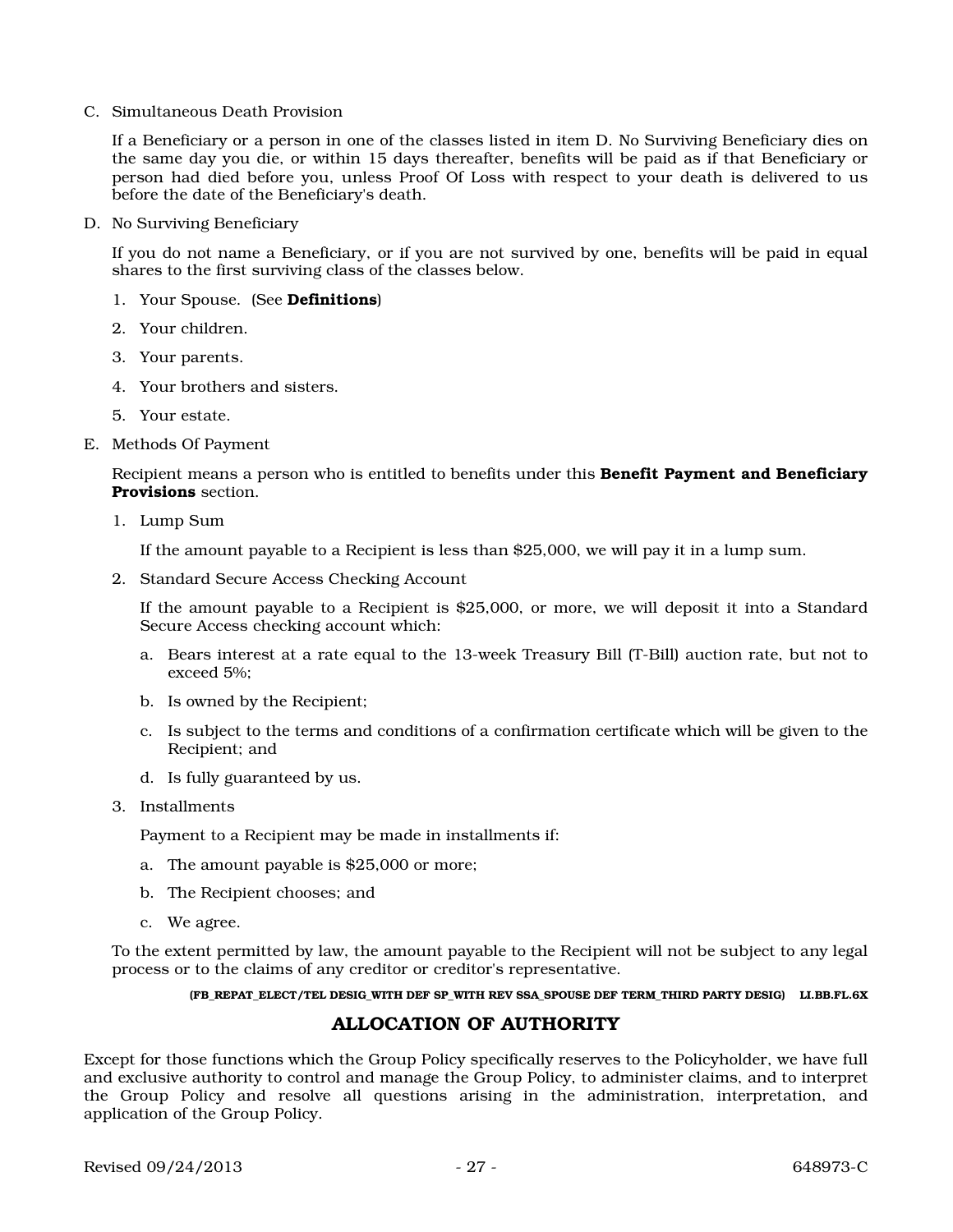Our authority includes, but is not limited to:

- 1. The right to resolve all matters when a review has been requested;
- 2. The right to establish and enforce rules and procedures for the administration of the Group Policy and any claim under it;
- 3. The right to determine:
	- a. Eligibility for insurance;
	- b. Entitlement to benefits;
	- c. Amount of benefits payable;
	- d. Sufficiency and the amount of information we may reasonably require to determine a., b., or c., above.

Subject to the review procedures of the Group Policy any decision we make in the exercise of our authority is conclusive and binding.

.AL.OT.1

## TIME LIMITS ON LEGAL ACTIONS

No action at law or in equity may be brought until 60 days after we have been given Proof Of Loss. No such action may be brought more than three years after the earlier of:

- 1. The date we receive Proof Of Loss; and
- 2. The time within which Proof Of Loss is required to be given.

.TL.OT.1

# INCONTESTABILITY PROVISIONS

A. Incontestability Of Insurance

Any statement made to obtain or to increase insurance is a representation and not a warranty.

No misrepresentation will be used to reduce or deny a claim unless:

- 1. The insurance would not have been approved if we had known the truth; and
- 2. We have given you or any other person claiming benefits a copy of the written instrument which contains the misrepresentation.

We will not use a misrepresentation to reduce or denyclaim after the insured's insurance has been in effect for two years during the lifetime of the insured.

B. Incontestability Of Group Policy

Any statement made by the Policyholder or Employer to obtain the Group Policy is a representation and not a warranty.

No misrepresentation by the Policyholder or Employer will be used to deny a claim or to deny the validity of the Group Policy unless:

- 1. The Group Policy would not have been issued if we had known the truth; and
- 2. We have given the Policyholder or Employer a copy of a written instrument signed by the Policyholder or Employer which contains the misrepresentation.

The validity of the Group Policy will not be contested after has been in force for two years, except for nonpayment of premiums.

.IN.OT.2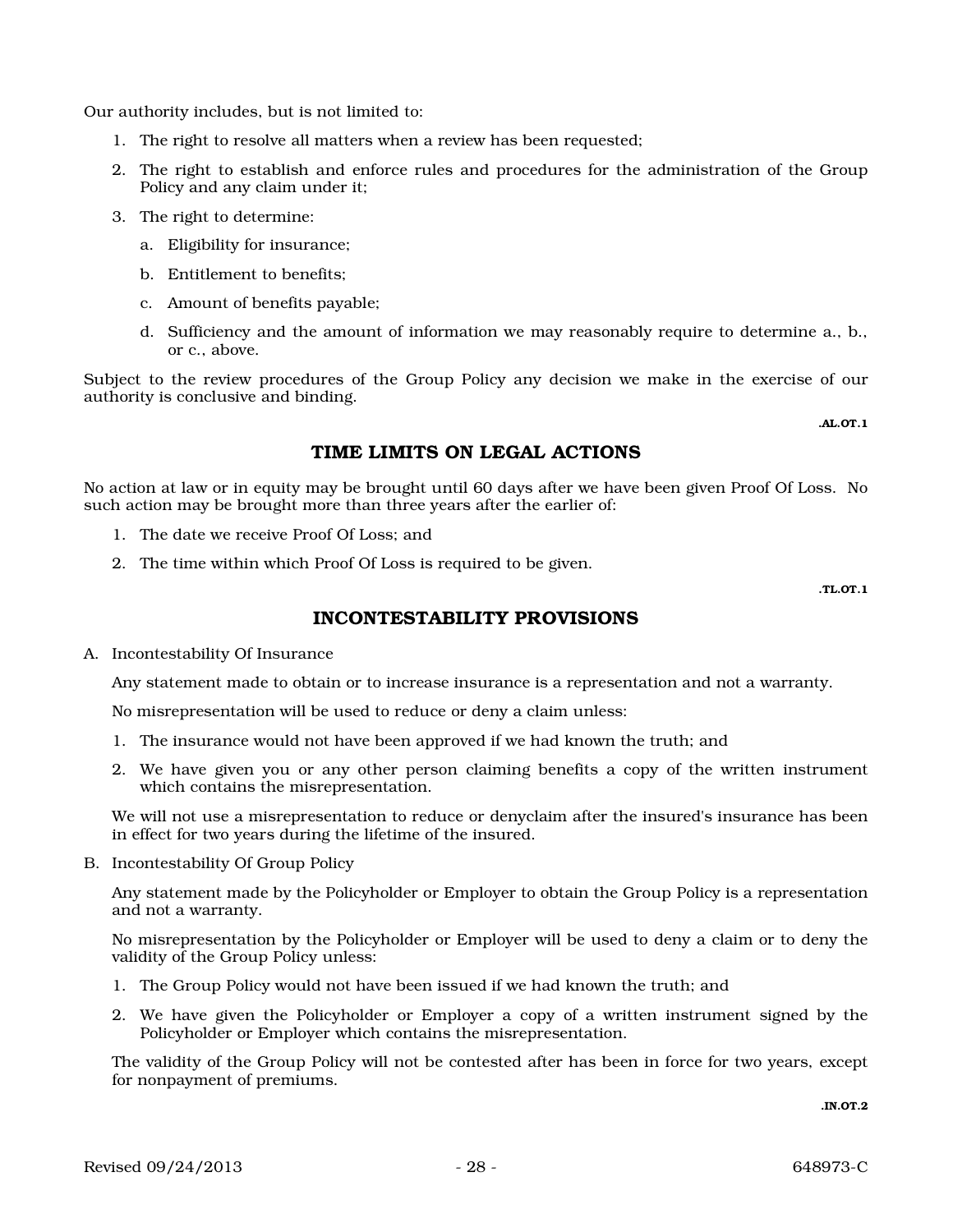### CLERICAL ERROR AND MISSTATEMENT

A. Clerical Error

Clerical error by the Policyholder, your Employer, or their respective employees or representatives will not:

- 1. Cause a person to become insured;
- 2. Invalidate insurance under the Group Policy otherwise validly in force; or
- 3. Continue insurance under the Group Policy otherwise validly terminated.
- B. The Policyholder and your Employer act on their own behalf as your agent, and not as our agent.
- C. Misstatement Of Age

If a person's age has been misstated, we will make an equitable adjustment of premiums, benefits, or both. The adjustment will be based on:

- 1. The amount of insurance based on the correct age; and
- 2. The difference between the premiums paid and the premiums which would have been paid if the age had been correctly stated.
- D. Misstatement Of Tobacco Use

If a person's use of tobacco has been misstated, we have the rights in 1 and 2 below:

- 1. The right to rescind that person's insurance subject to Incontestability Provisions. We will return the premium paid for that person's insurance.
- 2. The right to make an equitable adjustment of premiums, benefits, or both. The adjustment will be based on:
	- a. The amount of insurance based on the correct tobacco use status; and
	- b. The difference between the premiums paid and the premiums which would have been paid if the tobacco use status had been correctly stated.

.CE.OT.2X

## TERMINATION OR AMENDMENT OF THE GROUP POLICY

The Group Policy may be terminated by us or the Policyholder according to its terms. It will terminate automatically for nonpayment of premium. The Policyholder may terminate the Group Policy in whole, and may terminate insurance for any class or group of Members, at any time by giving us written notice.

Benefits under the Group Policy are limited to its terms, including any valid amendment. No change or amendment will be valid unless it is approved in writing by one of our executive officers and given to the Policyholder for attachment to the Group Policy. If the terms of the Certificate differ from the Group Policy, the terms stated in the Group Policy will govern. The Policyholder, your Employer, and their respective employees or representatives have no right or authority to change or amend the Group Policy or to waive any of its terms or provisions without our signed written approval.

We may change the Group Policy in whole or in part when any change or clarification in law or governmental regulation affects our obligations under the Group Policy, or with the Policyholder's consent.

Any such change or amendment of the Group Policy may apply to current or future Members or to any separate classes or groups thereof.

.TA.OT.1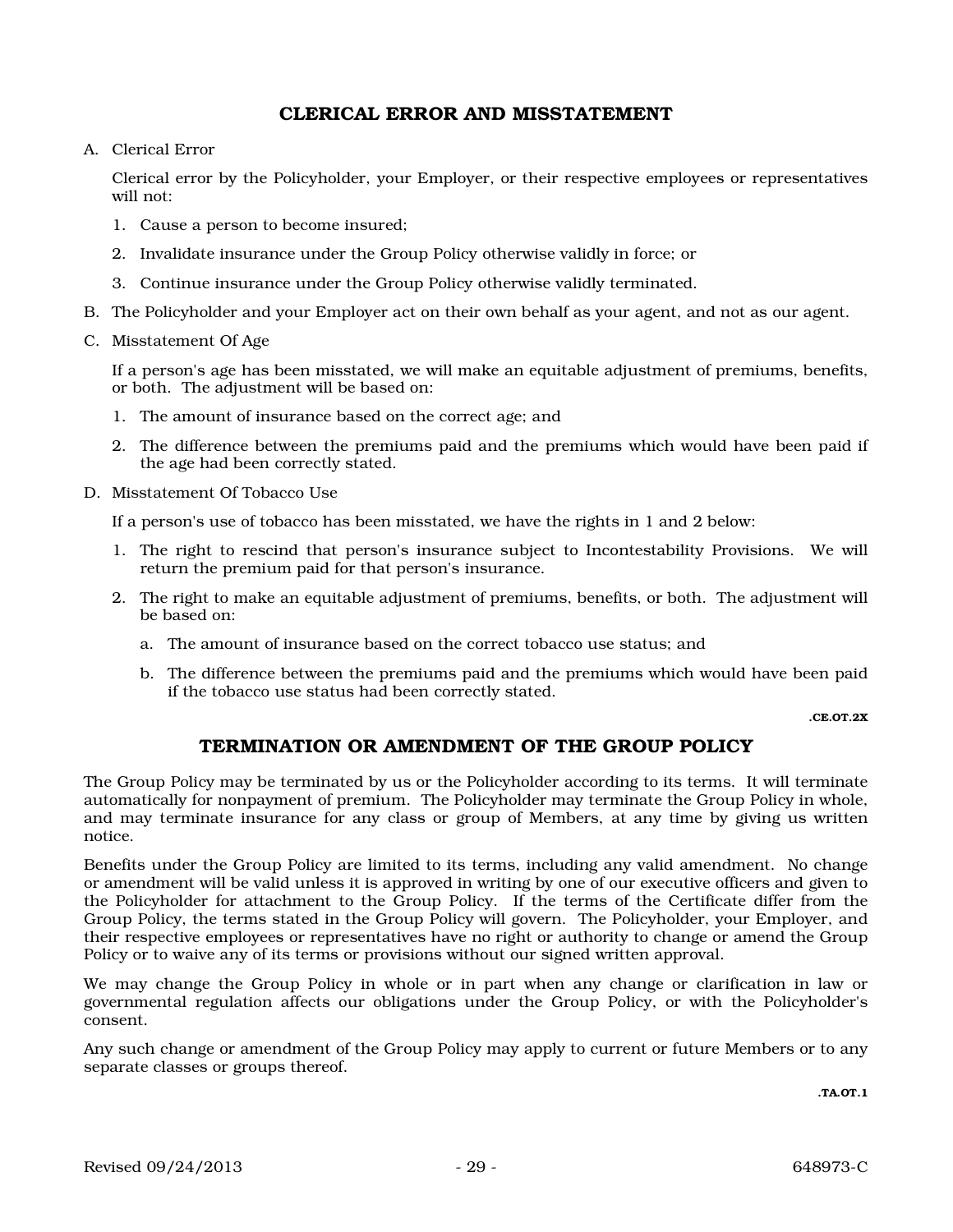### **DEFINITIONS**

AD&D Insurance means accidental death and dismemberment insurance, if any, under the Group Policy.

Annual Earnings means your annual rate of earnings from your Employer. Your Annual Earnings will be based on your earnings in effect on your last full day of Active Work unless a different date applies (see the Coverage Features). Annual Earnings includes:

- 1. Contributions you make through a salary reduction agreement with your Employer to:
	- a. An Internal Revenue Code (IRC) Section 401(k), 403(b), 408(k), or 457 deferred compensation arrangement; or
	- b. An executive nonqualified deferred compensation arrangement.
- 2. Shift differential pay.
- 3. Amounts contributed to your fringe benefits according to a salary reduction agreement under an IRC Section 125 plan.

Annual Earnings does not include:

- 1. Bonuses.
- 2. Commissions.
- 3. Overtime pay.
- 4. Stock options or stock bonuses.
- 5. Your Employer's contributions on your behalf to any deferred compensation arrangement or pension plan.
- 6. Any other extra compensation.

Child means:

- 1. Your child from live birth through age 20 (through the end of the calendar year in which your child reaches age 26 if a registered student in full time or part time attendance at an accredited educational institution); or
- 2. Your Disabled child who is continuously incapable of self-sustaining employment because of mental or physical handicap; and chiefly dependent upon you for support and maintenance or institutionalized because of mental retardation or physical handicap.

Child includes any of the following, if they otherwise meet the definition of Child:

- i. Your adopted child; or
- ii. Your stepchild, foster child and the child of your Spouse, if living in your home.

Contributory means you pay all or part of the premium for insurance.

Dependents Life Insurance means dependents life insurance, if any, under the Group Policy.

Eligibility Waiting Period means the period you must be a Member before you become eligible for insurance. See Coverage Features.